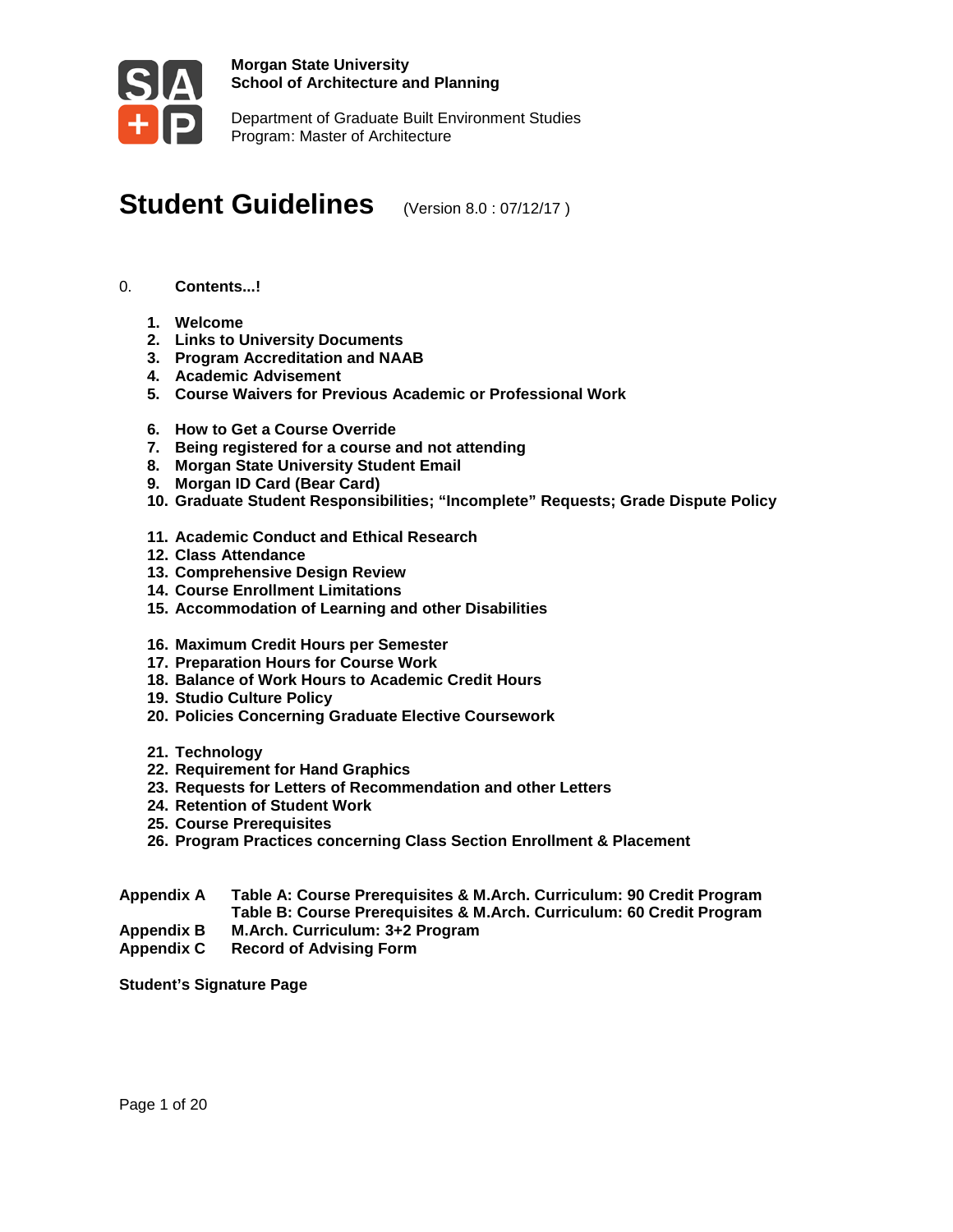

Department of Graduate Built Environment Studies Program: Master of Architecture

**Student Guidelines** (Version 8.0 : 07/12/17 )

#### 1. **Welcome to the Graduate Program in Architecture at Morgan State University!**

2. Please consult regularly with the University website, the University's most up-to-date Academic Calendar, the most recent Graduate Catalog, and the School of Architecture + Planning's own website:

Morgan State University: [www.morgan.edu](http://www.morgan.edu/)

Morgan's Academic Calendars: [http://www.morgan.edu/academic\\_affairs/office\\_of\\_records\\_and\\_registration/academic\\_calendar/pdf\\_](http://www.morgan.edu/academic_affairs/office_of_records_and_registration/academic_calendar/pdf_calendars.html) [calendars.html](http://www.morgan.edu/academic_affairs/office_of_records_and_registration/academic_calendar/pdf_calendars.html)

*Academic Catalogs, Regulations, and Procedures* (incl. Graduate Catalog for 2016-2017) [http://www.morgan.edu/academics/academic\\_catalogs.html](http://www.morgan.edu/academics/academic_catalogs.html) (scroll down)

The School of Architecture and Planning: [http://www.morgan.edu/School\\_of\\_Architecture\\_and\\_Planning.html](http://www.morgan.edu/School_of_Architecture_and_Planning.html)

*All of these documents affect your progress as a Master of Architecture student!*

#### 3. **National Architectural Accreditation Board (NAAB).**

The School of Architecture & Planning offers professional degree programs awarding the Master of Architecture degree that is accredited by the National Architectural Accreditation Board (NAAB).

Public Information: **The Master of Architecture degree program at Morgan State University is an accredited professional degree**.

The following statement is from the National Architectural Accreditation Board's Conditions for Accreditation:

*In the United States, most state registration boards require a degree from an accredited professional degree program as a prerequisite for licensure. The National Architectural Accrediting Board (NAAB), which is the sole agency authorized to accredit U.S. professional degree programs in architecture, recognizes three types of degrees: the Bachelor of Architecture, the Master of Architecture, and the Doctor of Architecture. A program may be granted a 6-year, 3-year, or 2-year term of accreditation, depending on the extent of its conformance with established educational standards. Master's degree programs may consist of a pre-professional undergraduate degree and a professional graduate degree that, when earned sequentially, constitute an accredited professional education. However, the preprofessional degree is not, by itself, recognized as an accredited degree.*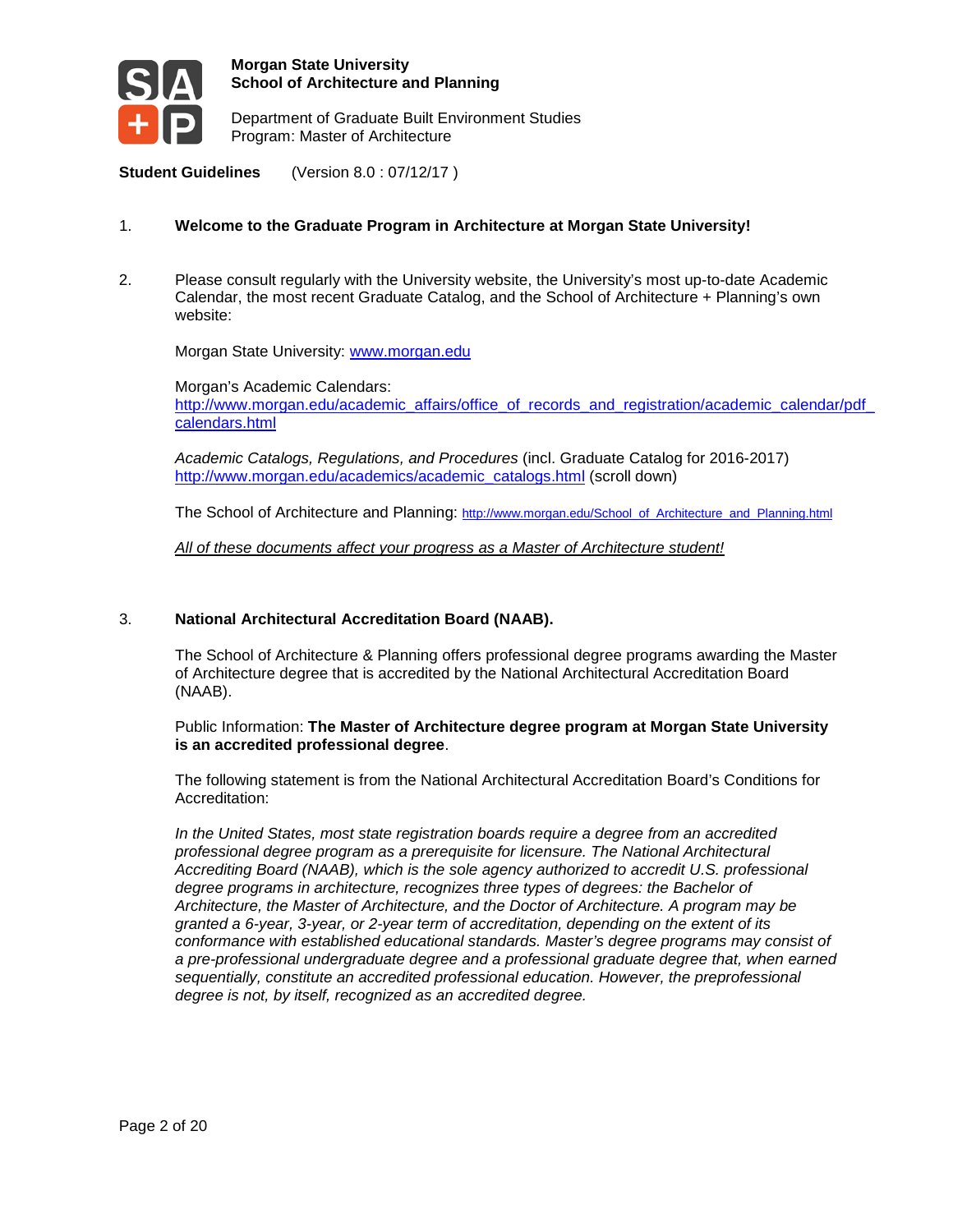

Department of Graduate Built Environment Studies Program: Master of Architecture

**Student Guidelines** (Version 8.0 : 07/12/17 )

#### 3. **NAAB** *(cont'd)*

All students enrolled in Master of Architecture degree programs at Morgan State University are expected to be familiar with the NAAB website, and criteria defining accreditation. Students are encouraged to visit the NAAB website and become familiar with the NAAB Student Performance Criteria, contained within the latest *Conditions for Accreditation.*

NAAB Website: <http://www.naab.org/home> *Conditions for Accreditation*: [http://www.naab.org/accreditation/2014\\_Conditions](http://www.naab.org/accreditation/2014_Conditions)

#### 4. **Academic Advisement**

All new students are to meet with the Program Director, at which time each student is assigned to an Academic Advisor. Requests for course waivers based upon previous education or experience *must* be made at this time; see section 6 for policies and procedures covering course waivers.

#### **Academic advising is mandatory throughout the entire course of study towards the Master of Architecture degree.**

Students are *required* to meet with their Academic Advisor prior to the beginning of each semester, and whenever there is a significant change in the student's employment or expected course of study.

After meeting with his/her academic advisor, each student will have his/her individual record of advising form signed and dated by his/her academic advisor. At the start of each new semester, your academic advisor will notify the Program Director that you have received current academic advisement and that you can be allowed to attend classes. Students without a currently updated record of advising will not be allowed to participate in the studio class, or other classes.

However: **each student is responsible for meeting the curriculum requirements for the degree program in which he or she is matriculated**, including course prerequisites and all other requirements. Faculty may advise students in the registration for courses; however *students* have the ultimate responsibility for meeting the curriculum requirements and all university requirements as stated in the *Graduate Catalog* of Morgan State University and in information provided by the Graduate Program in Architecture.

#### 5. **Course Waivers for Previous Academic or Professional Work**

Both the 60- and 90-credit tracks, as well as the 3+2 degree program, include required courses essential to the NAAB-defined Student Performance Criteria. In some cases, students may have taken classes at another school or received professional experience which covered completely the content of required courses. These students can choose, at their initial meeting with the Program Direction, to request a waiver for such classes. **A student may do so** *only* **at the initial meeting with the Program Director, before the start of her or his work in the Master of Architecture program.**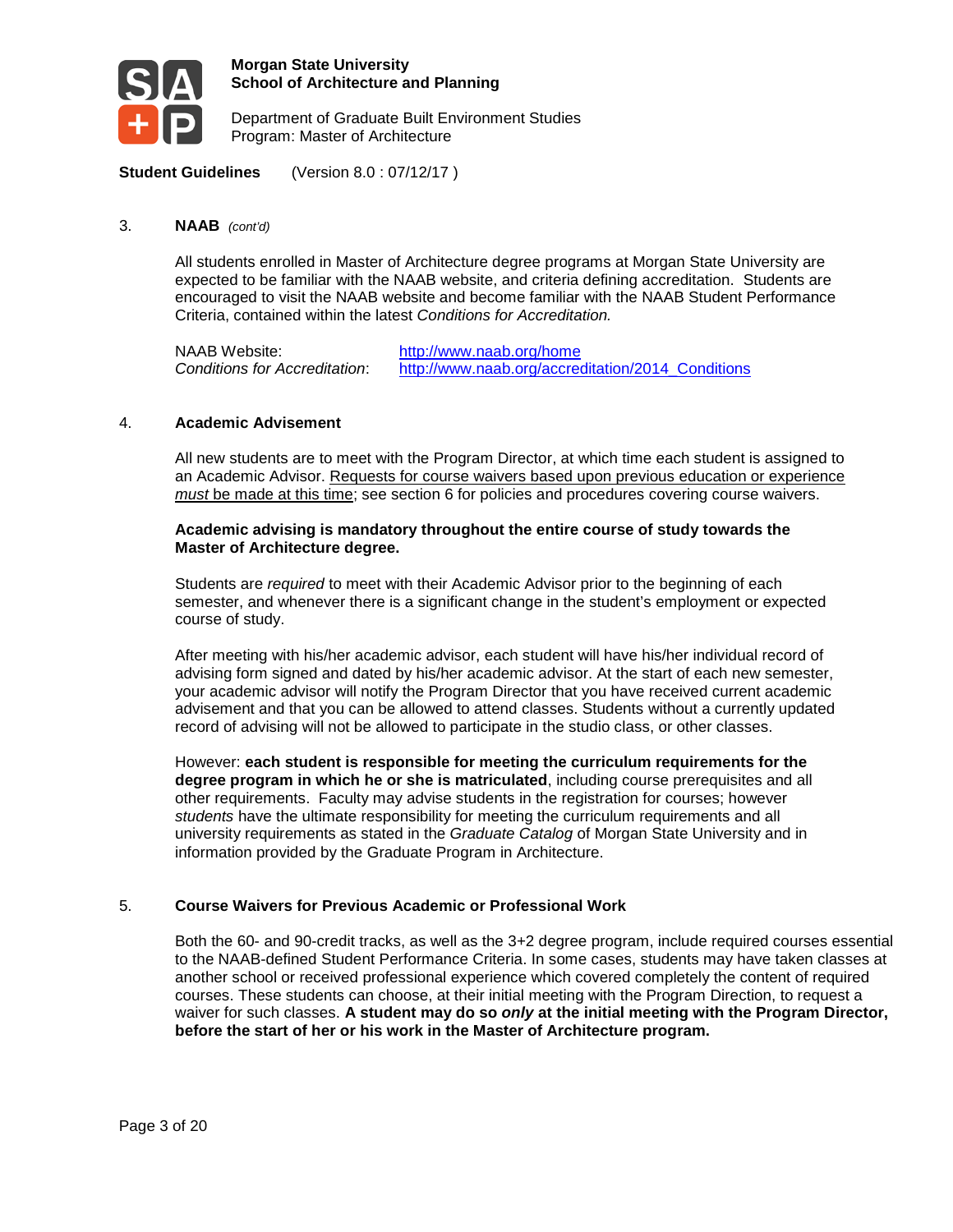

Department of Graduate Built Environment Studies Program: Master of Architecture

**Student Guidelines** (Version 8.0 : 07/12/17 )

#### 5. **Course Waivers** *(cont'd)*

A request for a specific course waiver will be reviewed by both Program Director and the faculty member currently assigned the indicated course. A request must be accompanied by submission of the student's transcripts and previous course syllabus. In certain cases, the student may be asked to submit samples of previous course work or professional work for evaluation. An evaluation will proceed, based on several factors: the scope of the earlier course's learning objectives, the earlier course's instructional level, its similarity to the course to be waived, the final grade awarded, and other factors. The final decision to grant or deny a course waiver will be made by the Program Director, upon recommendation of the consulting faculty member. In all cases, Program Director's decision will be final.

**A waived course will** *not* **reduce the required course load or credit requirement for a student's particular program track.** In place of the waived course, an elective course must be substituted.

The following courses cannot be waived: ARCH 501, ARCH 530, ARCH 540, ARCH 541, ARCH 550, ARCH 771, ARCH 772, and URBD 511.

#### 6. **How to Get a Course Override**

The computerized registration system will occasionally not recognize a student's level status or will not recognize that a prerequisite has actually been met. If you have difficulties with registration, the registration system can be manually changed with an "override." To request an override, you must follow this procedure:

**Step 1.** Send an email to your academic advisor explaining the problem and requesting the override. The email MUST include all of the following information:

- a. Your full name
- b. Your student Banner ID number
- c. Complete information for the course:
	- 1. **Course number and name and section number**, i.e. "ARCH.530-085 Architectural Design III" (the section number is the three digit number following the course number)
	- 2. **Course CRN** number (this is a five-digit number listed in WEBSIS)
- d. A specific declarative statement of your request, such as "I wish to be registered for this course."

*You must communicate from your Morgan email account. Other accounts cannot be honored for override requests, or any other academic business. (See # 8, below.)*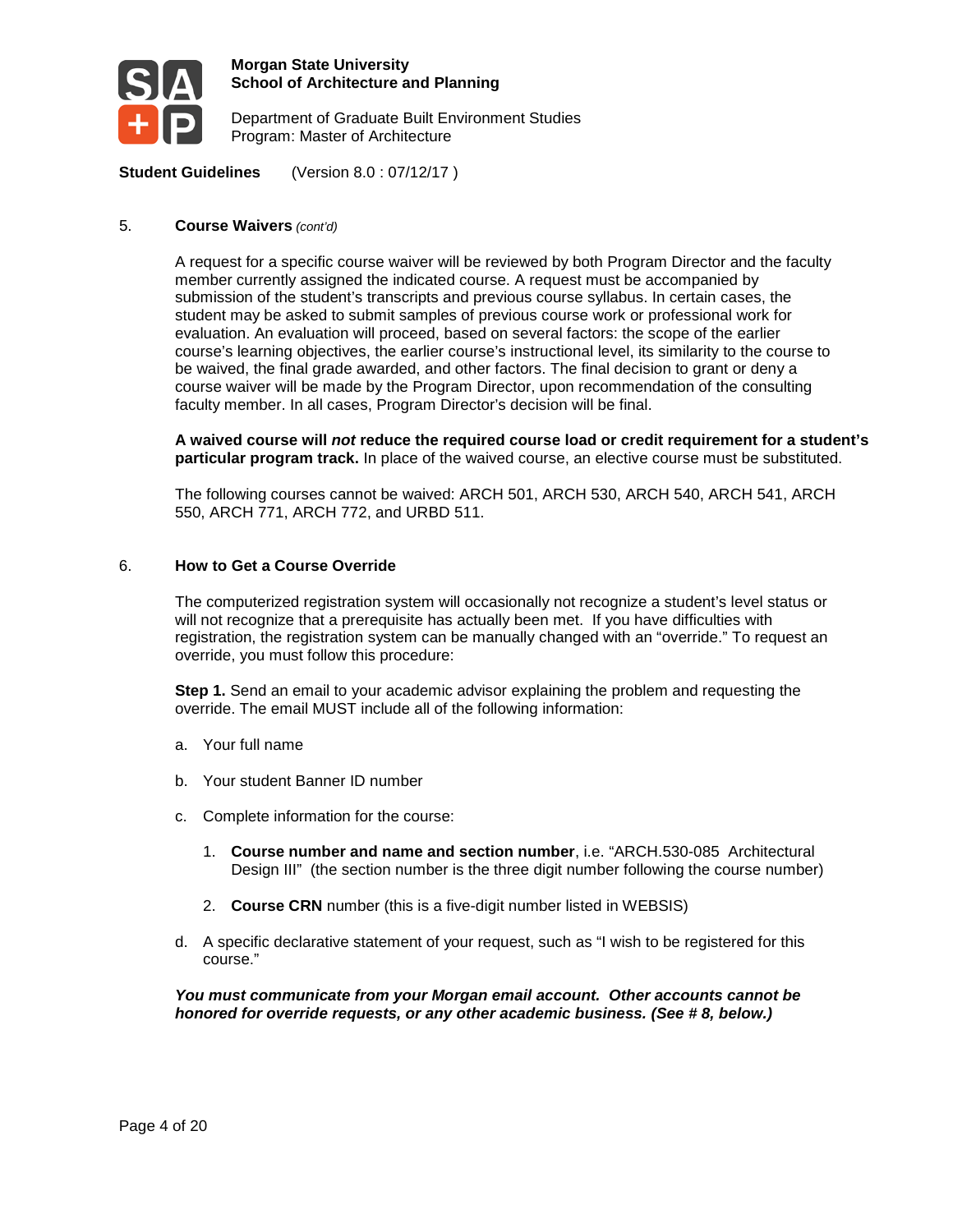

Department of Graduate Built Environment Studies Program: Master of Architecture

**Student Guidelines** (Version 8.0 : 07/12/17 )

#### 6. **How to Get a Course Override** *(cont'd)*

**Step 2.** Your academic advisor will either approve or not approve the override request. Approved override requests are then forwarded by the academic advisor to the Program Director for processing. You may be asked to check back with Websys to try to enroll again.

Please note: Conversely, even if the computerized system "allowed" you to register for a course, you may not be qualified to take the class, for reasons such as not having passed the CDR or not having the pre- or co-requisite. If this is the case, you may be dropped from that course by the Program Director; either way, it is the student's responsibility to select appropriate courses.

#### 7. **Being registered for a course and not attending**

If a student is registered for a course but is not attending it, the student may still receive a failing grade for that course, which is a permanent record on the student transcript. It is the student responsibility to drop from, or withdraw from, courses when appropriate.

#### 8. **Morgan State University Student Email**

Morgan State University student email is considered an official form of communication between students and the university. Students are expected to remain current with their Morgan email addresses.

For example, students may receive notification of financial aid offers from the School of Graduate Studies, and other official communications EXCLUSIVELY via Morgan State University student email. **You will be dropped from the scholarship roles if you do not respond to your emails from the School of Graduate Studies.**

#### 9. **Students must obtain student identification in the form of a "Bear Card."**

#### 10. **Graduate Student Responsibilities; "Incomplete" Requests; Grade Dispute Policy**

Students are responsible for all procedures and requirements of the University for attainment of their degree, including Standards of Scholarship, Statute of Limitations, and Application for Graduation, among others.

From the *2014-2015 Graduate Catalog, Regulations and Procedures:* <http://www.morgan.edu/Documents/ACADEMICS/SGS/Graduate%20School%20Regulations%20and%20Procedures.pdf>

*Admission to the School of Graduate Studies at Morgan State University indicates that the student is seeking to achieve the highest standards of scholarship. The Dean and the graduate faculty expect admitted students to be successful as they meet the academic challenges of graduate school and to perform consistently at a high level in their course work. Although each student will be assisted by an advisor and other*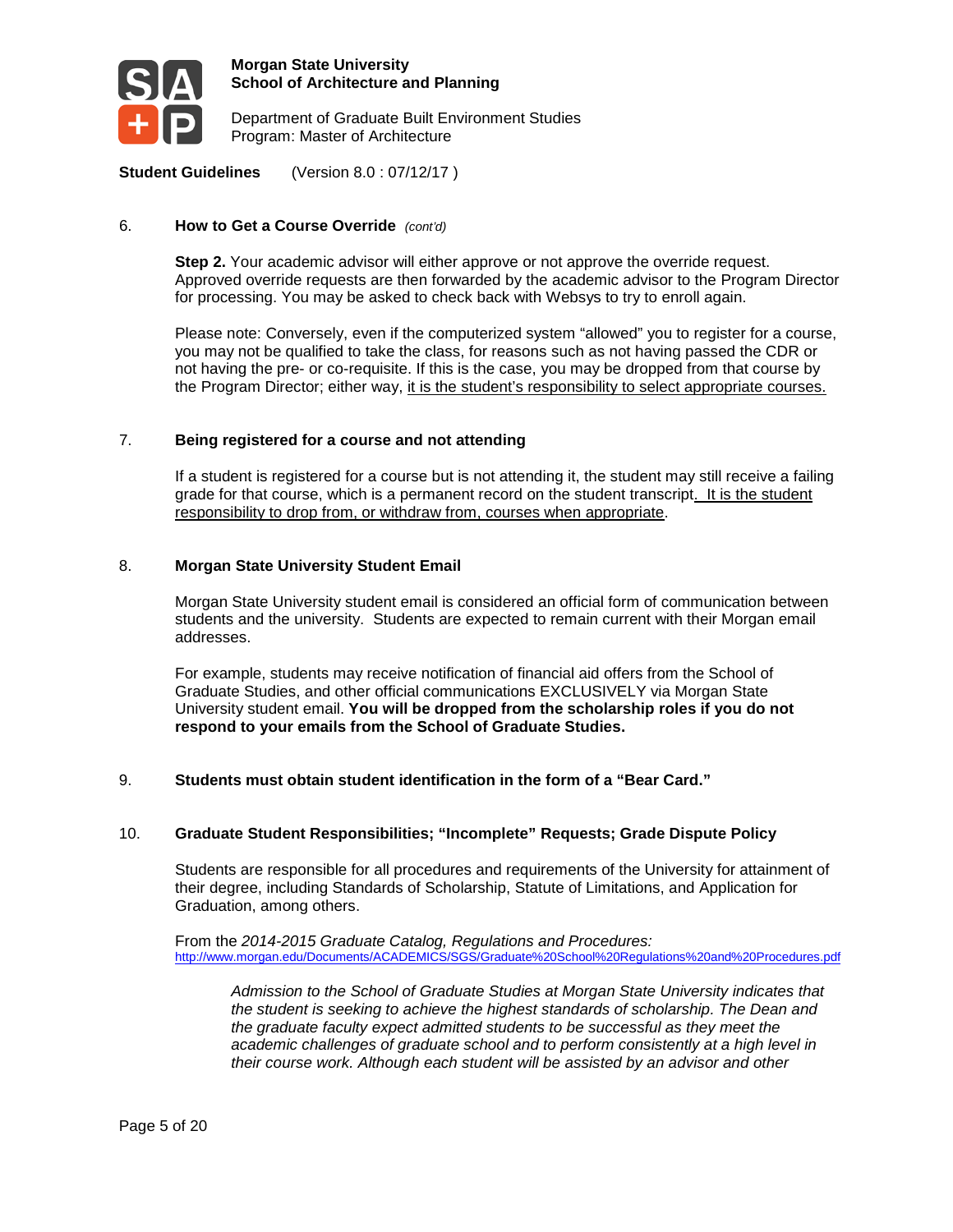

Department of Graduate Built Environment Studies Program: Master of Architecture

**Student Guidelines** (Version 8.0 : 07/12/17 )

#### 10. **Graduate Student Responsibilities; "Incomplete" Requests; Grade Dispute Policy** *(cont'd)*

*members of the professional staff, final responsibility for compliance with the School of Graduate Studies' policies, including the standards of scholarship, rests with the student. It is the responsibility of graduate students to satisfy all course requirements in which they are enrolled and to be knowledgeable of all school, program, and/or degree requirements necessary to complete the plan of study. In addition to the policies, procedures, and academic requirements found in the graduate catalog, students are encouraged to monitor departmental or program requirements and to communicate with program advisors regarding changes in individual departmental policies and those that occur between the editions of the graduate catalog.*

#### **SA+P "I" Grade Policy** (Adapted for inclusion in this document)

The "I" grade will be given only under extenuating circumstances (i.e., a disabling accident or illness, or a family-related issue that creates a clear hardship for the student and precludes the completion of final assignments or exams). Incompletes are also not to be awarded because students want or need additional time to complete assignments to avoid low grades, or so that students have time to do "extra credit" work to improve their grades. Prior to the time when the extenuating circumstances emerged, the student should have been making satisfactory progress in the class and not be in danger of earning a grade lower than "B" for graduate students.

Incomplete grades are to be awarded only in those cases in which all but a small portion of the course work has been completed. All Incomplete grades must be removed by the end of the next semester of enrollment following the granting of an incomplete ("I") grade. An "I"grade consequently will become a grade of "F"

Faculty members must comply with University regulations concerning circumstances under which the "I" or "Incomplete" grade may be granted to a student. When they award an "I" grade, in addition to submitting the grade on the computer sheet sent to the Registrar, faculty shall send a Memorandum to the Program Director and the Dean stating valid reasons for the "I" grade and provide written documentation provided by the student. A written Course Completion Contract specifying the work to be completed and the deadline for its completion (no later than the last day of classes of the following semester) must be signed by the faculty member and the student and submitted with the Memorandum.

Students who receive a grade of Incomplete are automatically ineligible for the Dean's List in that semester. This exclusion applies only for the semester in which the Incomplete was received; students may be eligible in subsequent semesters, providing they meet the other criteria for the Dean's List.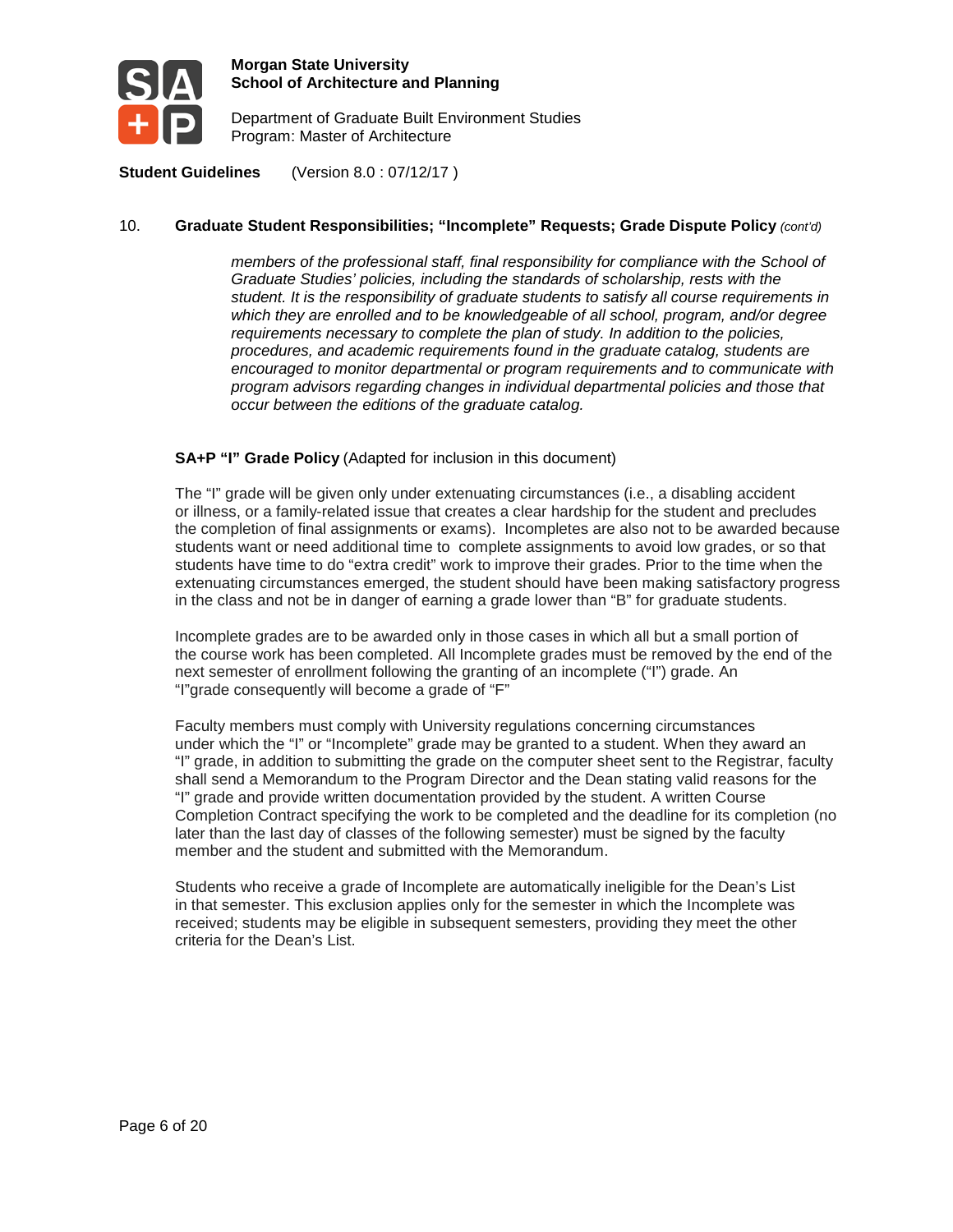

Department of Graduate Built Environment Studies Program: Master of Architecture

**Student Guidelines** (Version 8.0 : 07/12/17 )

#### 10. **Graduate Student Responsibilities; "Incomplete" Requests; Final Grade Appeals** *(cont'd)*

#### **Grade Dispute Policy**

**SA+P Policy**: *(Note: This policy applies only to final course grades. Grade disputes during the semester have to be resolved between the student and instructor.)* The awarding of grades is the sole responsibility of the faculty member for the course and a change of grade can only be initiated by that faculty member.

In the instance of a grade dispute, the SA+P review process has two goals:

- 1. Ensure that the student has been credited for the work they have performed and that the grade they received was accurately calculated; and
- 2. Ensure that the student was graded fairly according to the syllabus and in relation to other students in the course.

Although a student may allege failure of the faculty member to apply considered academic judgment in grading his/her work, such charges are handled with utmost caution, because **a student, alone, does not have the credentials or expertise to render such judgments and because the merits of the case cannot be decided solely on the student's assessment. Disagreement or dissatisfaction with a faculty member's professional evaluation of coursework is not the basis for a grade dispute.**

#### **Procedure:**

A student who decides to dispute a course grade shall pursue the following steps, in sequence:

1. The student must discuss the contested grade fully with the instructor within 15 working days from the date the final course grade was posted online. The student should prepare an electronic portfolio of all relevant course-related work prior to meeting with the instructor. The student should also complete a Grade Dispute form and submit it to the department chairperson/program director for filing before meeting with the instructor.

2. If resolution is not reached between the student and the instructor, the student may take the dispute of the grade to the departmental department chairperson/program director within ten (10) working days from the date the meeting was held between student and instructor. The student should present the case fully and submit the electronic course portfolio and a written appeal that includes the following:

(a) A clear concise statement which includes the name of the instructor, the course name and number, semester taken, and a statement describing the specific supporting evidence of capricious grading;

(b) A brief summary of the discussion between the student and instructor to attempt to resolve the matter;

(c) A specific statement of the action or relief sought.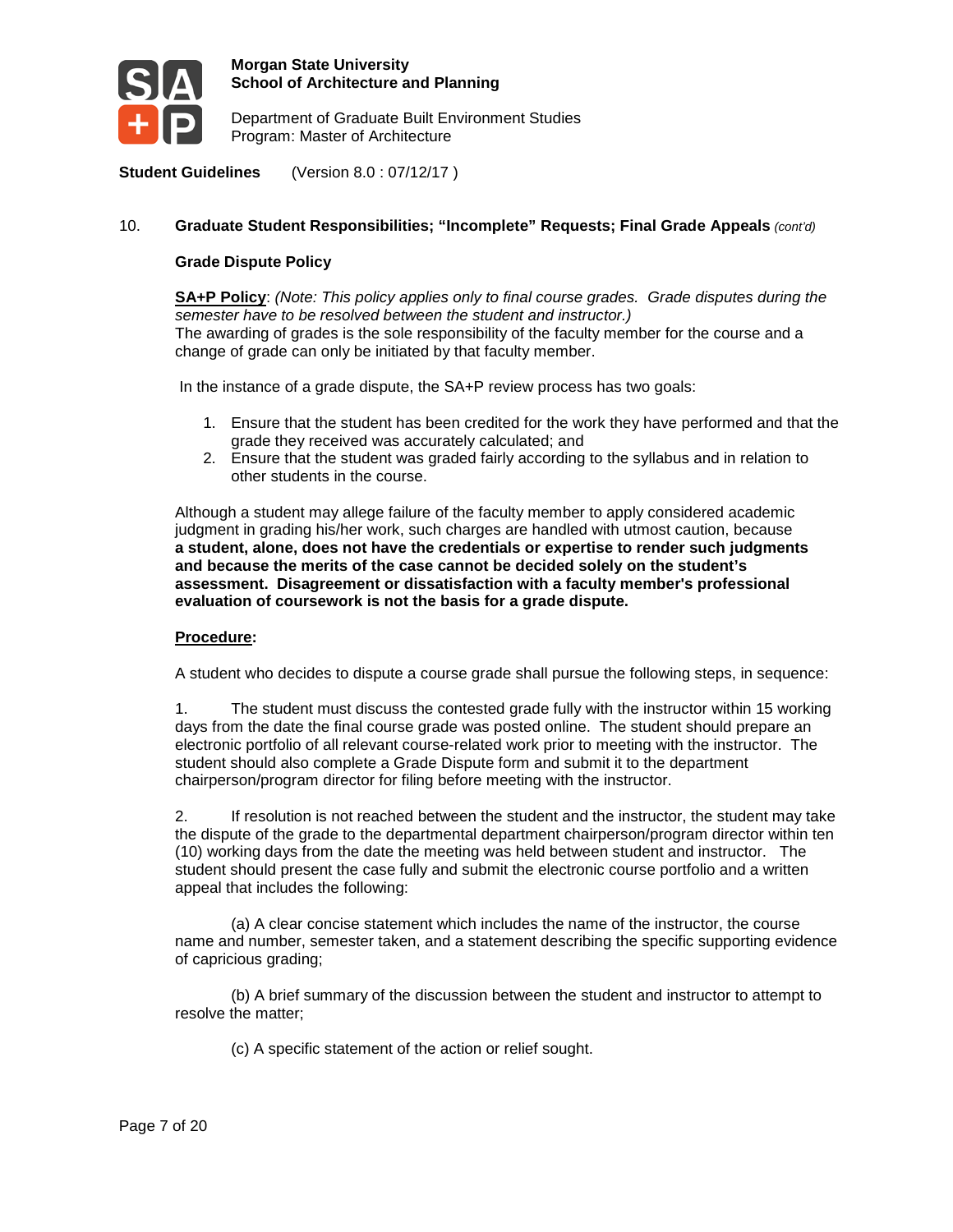

Department of Graduate Built Environment Studies Program: Master of Architecture

**Student Guidelines** (Version 8.0 : 07/12/17 )

#### 10. **Graduate Student Responsibilities; "Incomplete" Requests; Final Grade Appeals** *(cont'd)*

3. The departmental chairperson will confer with the faculty member to seek resolution of the dispute. If the matter is not resolved, the Chairperson may convene a Grade Dispute Committee for additional review, investigation, and recommendations. The committee will consist of full-time departmental or SA+P faculty and will meet no later than one week prior to the first day of classes for the next semester. The committee will submit directly to the chairperson/program director its findings in writing with its recommendations and reasons for those recommendations within three (3) working days from the meeting date.

4. The chairperson/program director will review the committee recommendations and make a decision whether the student's dispute is warranted. He/she will inform the student of the decision before the first day of classes for the next semester.

5. The student may appeal the matter to the Dean within five (5) working days of the departmental decision. The Dean will review the case for procedural matters only, and will render the decision of the School.

#### 11. **Academic Conduct and Ethical Research**

"plag-gi-rize…

"1. to take and pass off as one's own (the ideas, writings, etc. of another)

" 2. to take ideas, writings, etc. from and pass off as one's own."

from Webster's *New World Dictionary of the American Language.*

Plagiarism includes visual and architectural ideas as well as the written word. Students are expected to use an international standard for documenting reference materials for ideas and quotations in all writing assignments, such as the Chicago Manual of Style. Concerning "Academic Dishonesty," from the *School of Graduate Studies Catalog,* p. 37:

*Academic dishonesty, including cheating, plagiarism, abuse of academic/library materials, stealing and lying, in the preparation of testing, class assignments, or dissertations and theses is no less egregious. Academic dishonesty, whether in the classroom or in the preparation of the dissertation or thesis, will not be tolerated by the School of Graduate Studies. In particular, any graduate student found to have engaged in plagiarism in the writing and preparation of course work, research papers and/or in the preparation of a dissertation or thesis shall be subject to the full range of penalties at the disposal of the School of Graduate Studies. Examples of plagiarism include, but are not limited to, the following:* 

- *Submitting material or work for evaluation, in whole or in part, which has been prepared by another student, by an author of a published article or textbook, or by persons producing papers for profit;*
- *Using a direct quote from another student's papers or from an author of a publication without including the appropriate citation;*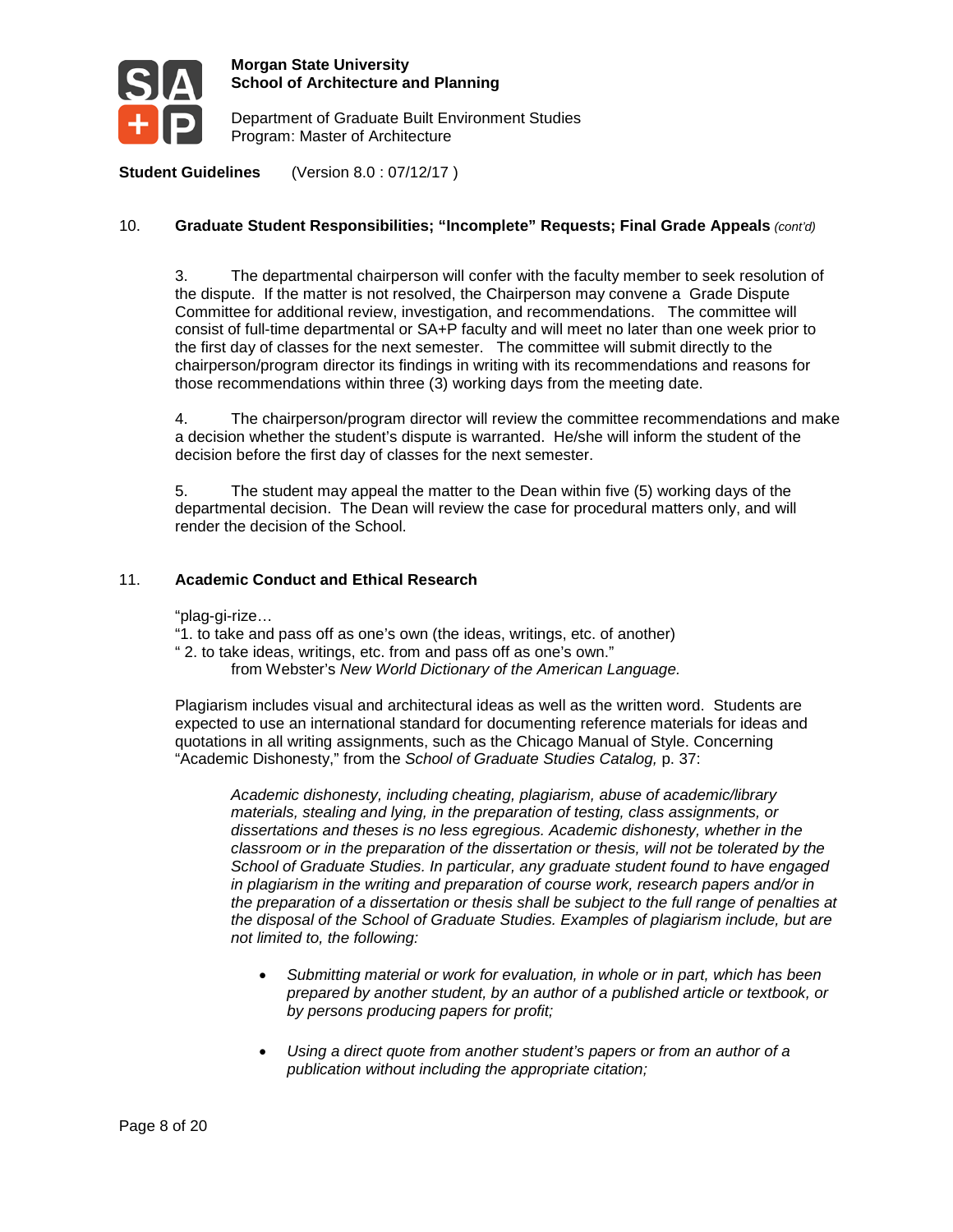

Department of Graduate Built Environment Studies Program: Master of Architecture

**Student Guidelines** (Version 8.0 : 07/12/17 )

### 11. **ACADEMIC CONDUCT AND ETHICAL RESEARCH** *(cont'd)*

- *Paraphrasing or summarizing another's work without including the appropriate citation; and,*
- *Using information stored electronically (e.g., submission of papers and or information found on computer disks, the Internet, etc.) without including appropriate citation and/or acknowledging the source.*

#### *PENALTIES FOR ACADEMIC DISHONESTY*

*Any graduate student at Morgan State University who is found to have engaged in academic dishonesty, including plagiarism, in the preparation of written assignments, a dissertation or thesis, may be subjected to suspension, expulsion and/or revocation of a previously awarded degree. Such sanctions may be imposed even though the accused graduate student may never have received a lesser penalty or penalties for previous academic dishonesty.*

#### 12. **Class Attendance**

Please refer to the Graduate Program in Architecture's "Studio Culture Policy" concerning core values of punctuality and attendance. *Arriving on time, and being settled and ready to focus on the studio course at the scheduled start time is a core value of our professional program.* Individual instructors have the responsibility for establishing, communicating and enforcing attendance policies for the classes that they teach. However the Graduate Program in Architecture recommends the following policy on lateness, attendance and grades, and is in effect for all classes unless the instructor has specifically modified the policy in the instructor's written syllabus for the course:

Absences: One, two or three unexcused absences will be factored into the academic grade given for the course with negative impact. Following the third unexcused absence, students will receive a letter "F" grade based on attendance without exception, or may voluntarily withdraw from the course with consequences according to the date within the academic calendar.

Lateness: Significant lateness will be counted as an absence. One late arrival of more than ten minutes but less than twenty minutes is allowable without grading penalty per semester. Any subsequent lateness of more than ten minutes will be counted as an absence.

#### 13. **Comprehensive Design Review**

All students in the Master of Architecture degree programs must successfully undergo a Comprehensive Design Review (CDR) before advancing to the final design studios and qualifying for the degree. The Comprehensive Design Review is an evaluation of the student's progress in the design studio sequence of the curriculum, and an evaluation of the student's achievement of several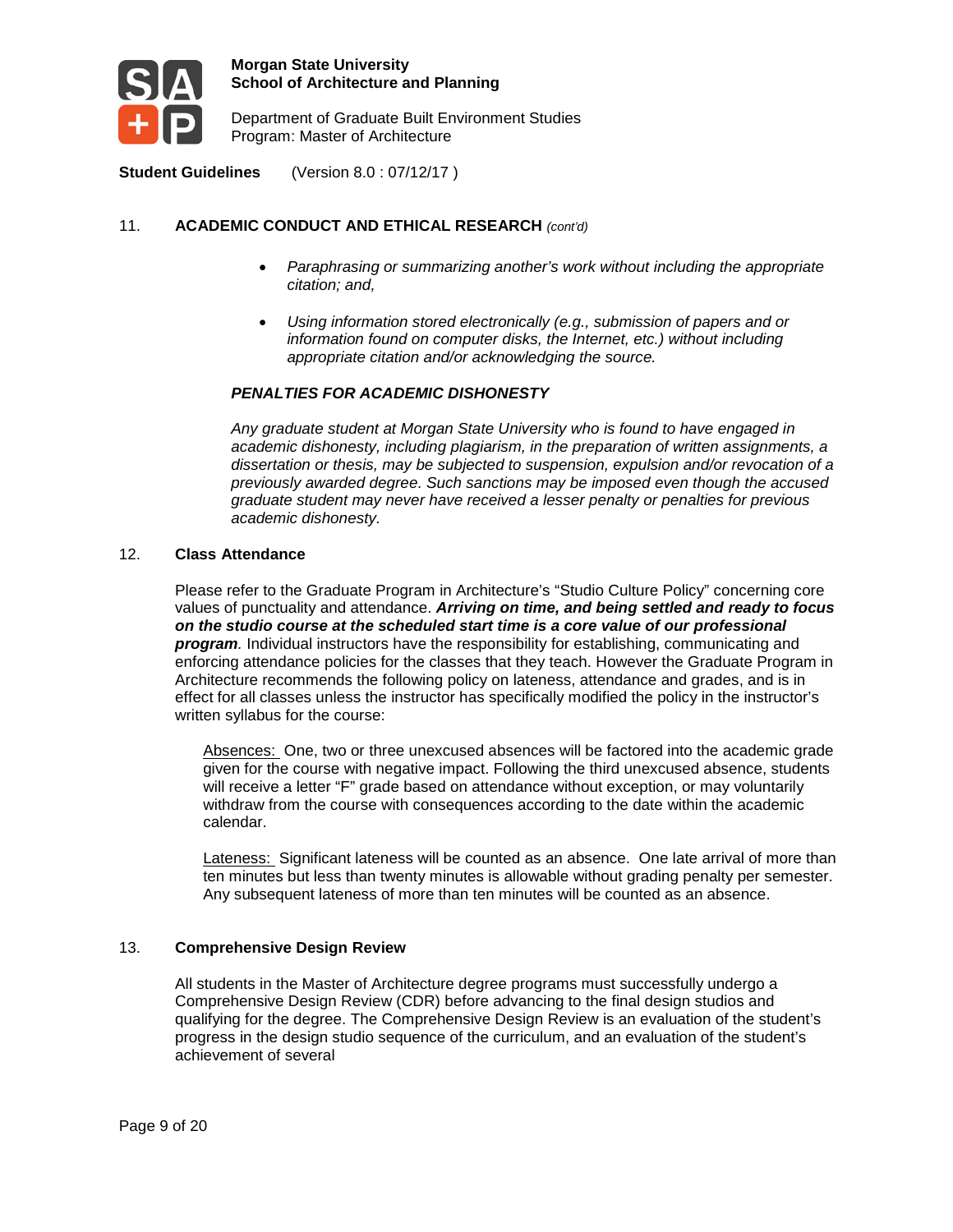

Department of Graduate Built Environment Studies Program: Master of Architecture

**Student Guidelines** (Version 8.0 : 07/12/17 )

#### 13. **Comprehensive Design Review** *(cont'd)*

NAAB Student Performance Criteria. The CDR is also used by the Graduate Program in Architecture for self-assessment of design education. **Only students who have completed or are in the process of completing ARCH 540 may take the CDR.** Students wishing to advance to ARCH.550 (Architectural Design V) and ARCH.771 (Terminal Project Seminar) must also complete all pre-requisite courses in addition to passing the Comprehensive Design Review.

The Comprehensive Design Review is held once per academic year, late in the spring academic semester. Students are to consult with their design studio instructors, and/or the Program Director, for the schedule and applicable evaluation standards, which are updated on an annual basis, and are closely related to the Student Performance Criteria of the National Architectural Accreditation Board.

*Consequences of failure to pass the CDR:*

Students not passing the CDR are required to take an additional architectural design studio, ARCH.545 Comprehensive Design Studio (6 credits). Students taking ARCH.545 do not receive elective credit for this enrichment studio. The 6-credits for this studio are above and beyond the minimum credits required in the standard curriculum. After taking ARCH.545, students will be expected to undergo CDR again. **Students not passing the CDR may not advance to ARCH.550 (Architectural Design V) or ARCH.771 (Terminal Project Seminar) until they have completed ARCH.545, completed all pre-requisite courses for ARCH 550,** *and* **passed the Comprehensive Design Review.**

14. **Course Enrollment Limitations for Students on Academic Probation** Students on Probation may not proceed to ARCH.771 (Terminal Project Seminar) nor to ARCH.772 Architectural Design VI (Terminal Project Studio).

#### 15. **Accommodation of Learning and other Disabilities**

Please refer to the *School of Graduate Studies Catalog* for Services for Students with Disabilities, which states: "The Office of Services for Students with Disabilities (SSD) provides and coordinates services to students with disabilities" and "Prospective or currently enrolled students who have learning, mental or physical disabilities should contact the SSD Coordinator before registering for classes."

After registering with the SSD Coordinator, any special accommodations are to be established between the student and the instructor in writing, and must be mutually approved before the end of the drop-add registration period. The accommodation is to be made in writing and tailored specifically to the academic requirements of each individual class. Disabilities that develop during the course of semester should be addressed at the earliest possible date, by the student registering with the Office of Services for Students with Disabilities, and then by developing a mutually approved accommodation plan with the instructor.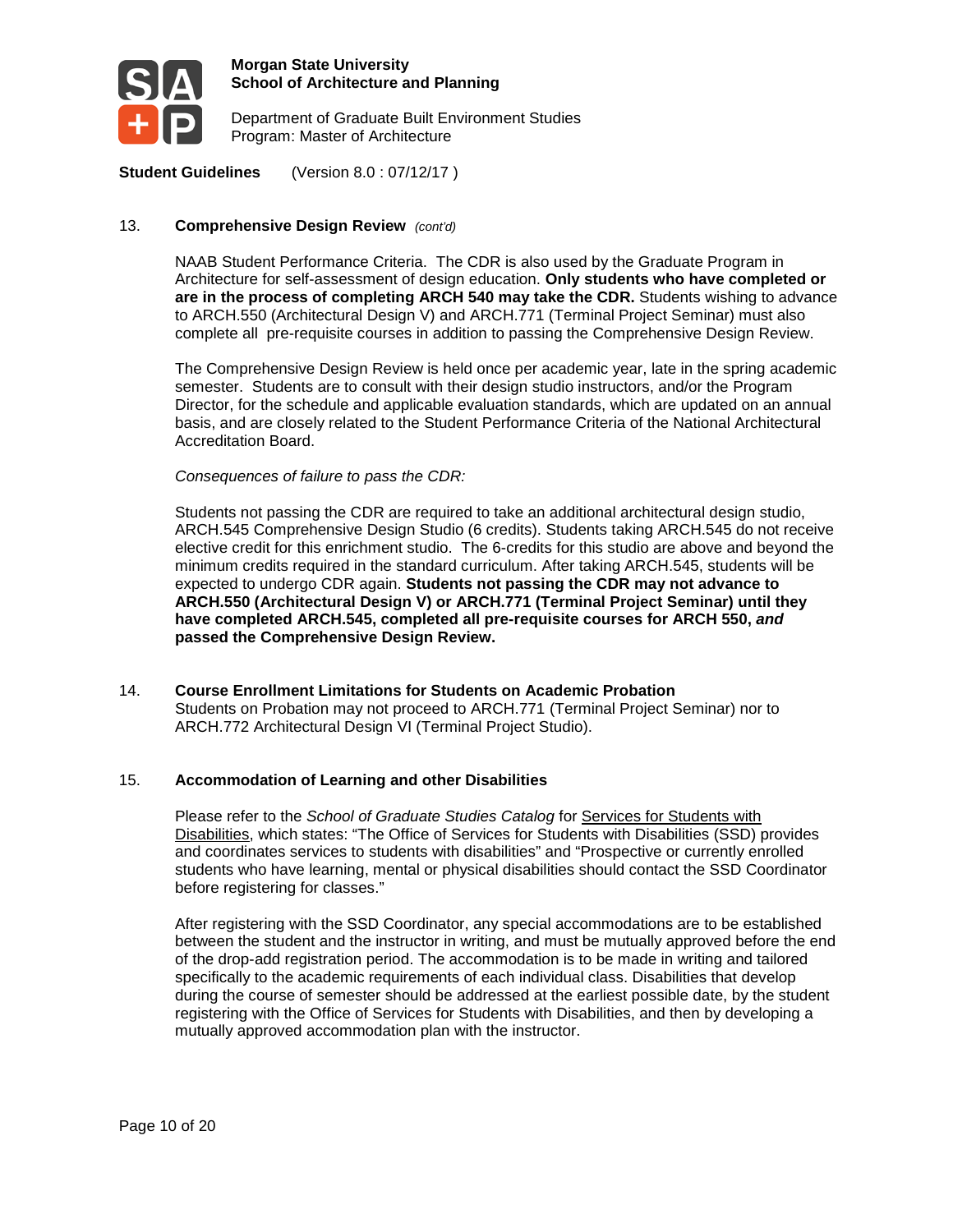

Department of Graduate Built Environment Studies Program: Master of Architecture

**Student Guidelines** (Version 8.0 : 07/12/17 )

#### 16. **Maximum Credit Hours per Semester**

Graduate students in the Graduate Program in Architecture are restricted to a maximum of 15 credit hours per semester. Graduate students of architecture who enroll for more than 15 credit hours per semester do so at their own risk of academic success.

#### 17. **Preparation Hours for Course Work**

An academic course requires student preparation outside of class time. Student preparation may include reading, research, site investigations, research, design, model making, and other assignments following the specific requirements of each individual course and of each course instructor. Students in the program should plan on the following time commitments for academic work outside of class time, according to the following table:

| <b>CREDIT HOURS</b>   | <b>PREPARATION HOURS</b><br>(Outside of Class) |
|-----------------------|------------------------------------------------|
| 3 Credit Hour Lecture | 6 Hours per Week<br>(minimum)                  |
| 6 Credit Hour Studio  | 9 Hours per Week<br>(minimum)                  |

#### 18. **Balance of Work Hours to Academic Credit Hours**

The Graduate Program in Architecture is designed to encourage students to work part-time in architectural firms concurrently with matriculation in the Master of Architecture degree program, following the completion of the first 30 credits of academic course work, or earlier if the student qualifies for placement with a firm. Students are advised to balance work hours with academic credit hours to promote academic success. The recommended guidelines are:

| <b>Credit Hours</b> | <b>Recommended Maximum</b><br><b>Employment Hours</b> |
|---------------------|-------------------------------------------------------|
| 6 Credits           | Not more than<br>40 Hours per Week                    |
| 9 Credits           | Not more than<br>30 Hours per Week                    |
| 12 Credits          | Not more than<br>25 Hours per Week                    |
| 15 Credits          | Not more than<br>20 Hours per Week                    |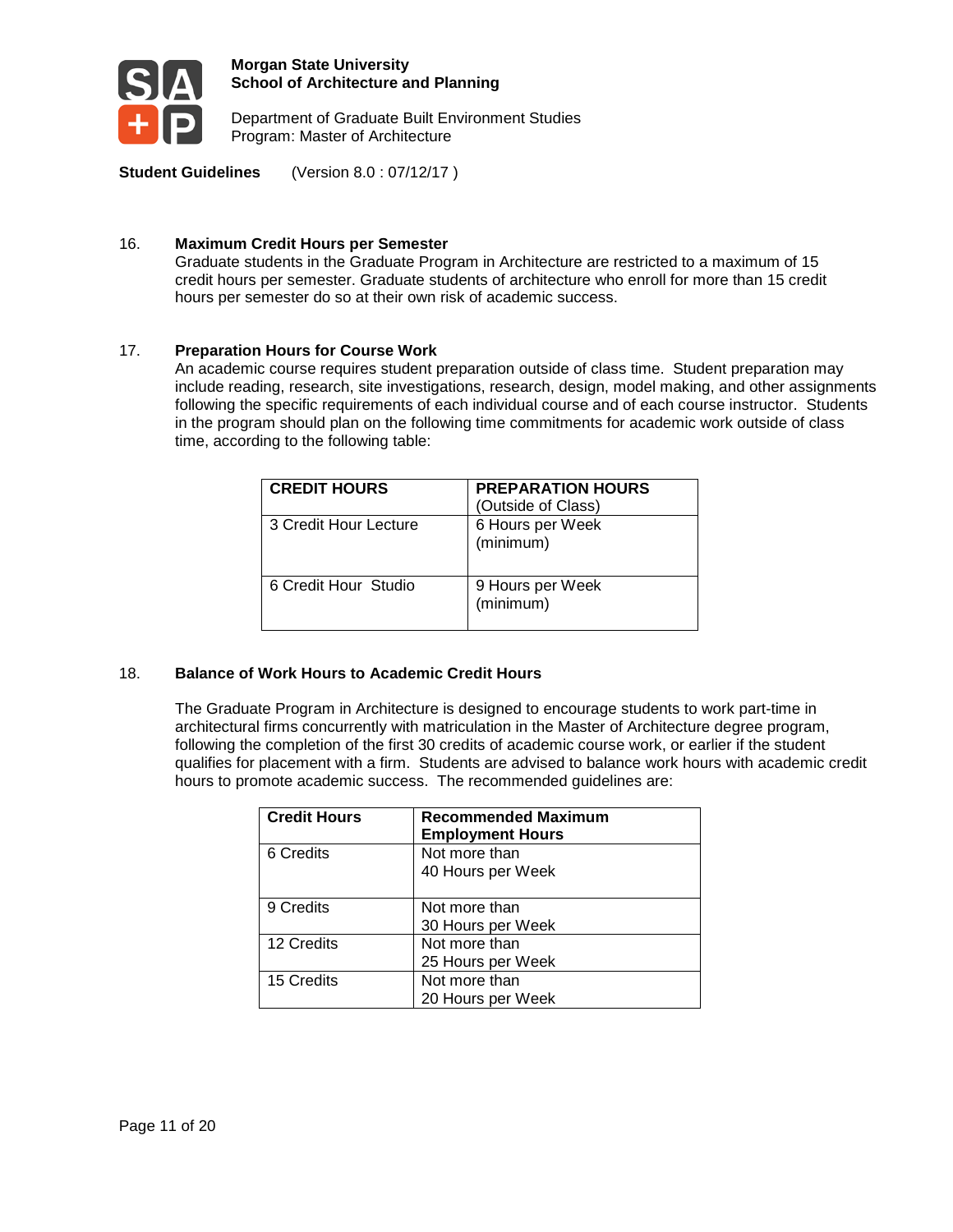

Department of Graduate Built Environment Studies Program: Master of Architecture

**Student Guidelines** (Version 8.0 : 07/12/17 )

#### 19. **Studio Culture Policy**

Students are to be familiar with and to abide by the Program's Studio Culture Policy, which is posted on the SA+P's website, and available from each studio instructor, academic advisor, and the Program Director as a PDF file.

#### 20. **Policies Concerning Graduate Elective Coursework**

#### 20a **Timely Completion of Elective Course Work:**

A significant objective of graduate elective courses is to deepen the student's knowledge, and to further prepare the student for the highest levels of success in the final studio sequence, ARCH.550 and ARCH.772. Students are to either complete their elective course work PRIOR to these studios, or to have an approved academic plan in place to show that the student will COMPLETE his or her required electives courses at the same time as he or she is finishing the final two semesters of graduate design studio. Refer to Item 25 below on *Prerequisites*.

#### 20b **Credit limitation on Internship Coursework:**

Students may not take more than two ENST Built Environment Internship courses (ENST 714/715) for credit towards the Master of Architecture degree.

#### 20c **Restriction on Use of Required Courses for Electives**

Students admitted to the 60-credit program may NOT take courses from the first graduate year of the 90-credit program for academic credit towards the degree. If a student wishes to take a first year course from the 90-credit program for development or personal enrichment, they may take the course but it will be considered above and beyond the minimum credits required for their 60-credit program, and will not be counted towards meeting required elective credits.

#### 20d **Credit limitation on Supervised Research coursework**

Students enrolled in the Master of Architecture degree program may take a maximum of 6 credits in supervised research (ENST.788/789). **Abstracts for topics for supervised research must be received by the Program Director a minimum of six weeks prior to the start of classes**, to ensure conformance with the criteria of the School of Graduate Studies. Special topic seminars (ARCH.738 to 743 series; ENST.738 to 743 series) are to be conducted as academic classes with regularly scheduled course meetings following an academic syllabus, with structured knowledge delivery by the instructor. Student enrollment in a special topic seminar, either from the ARCH.738 to 743 series or the ENST.738 to 743 series, requires permission of the Program Director. Refer to Policy for Supervised Research for more details.

#### 20e. **Elective Course/s with Non-Architectural Content**

*It is required that graduate students of architecture take at least one graduate level elective that is non-architectural in content* with graduate students from other disciplines. This nonarchitectural content elective or electives may be from city and regional planning, landscape architecture, business, history, economics, sociology, or any other subject of the student's choice; however elective courses must be approved by the student's academic advisor in an advising meeting.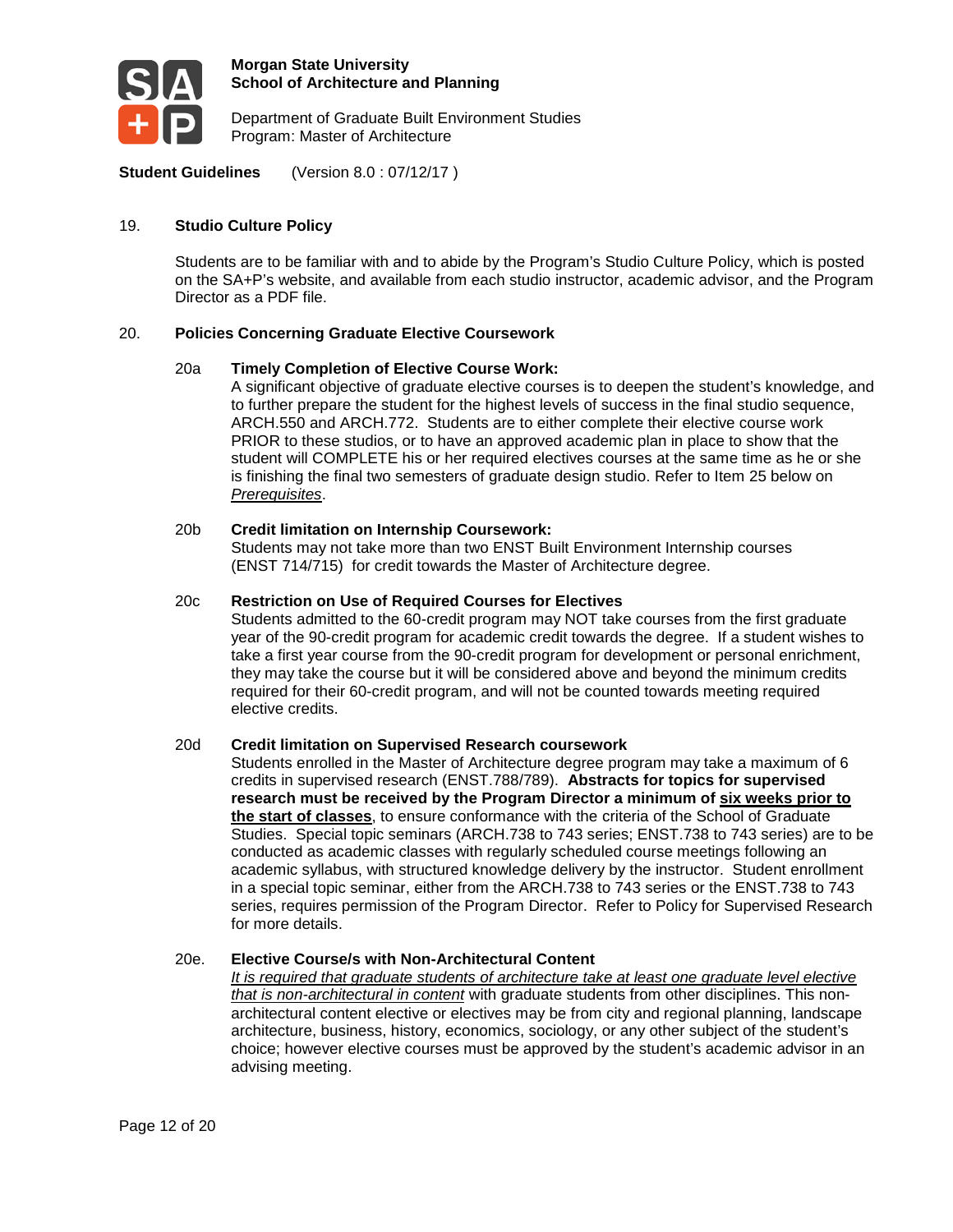

Department of Graduate Built Environment Studies Program: Master of Architecture

**Student Guidelines** (Version 8.0 : 07/12/17 )

#### 21. **Technology**

Graduate students are expected to have their own personal laptop computer that is capable of supporting architectural graphic software prior to enrollment in ARCH. 540, Architectural Design IV, and for all subsequent design studios.

#### 22. **Requirement for Hand Graphics**

It is the policy of the graduate program that primarily hand-graphics will be required for the development and presentation of student work during the first three semesters of the design studio sequence: ARCH.510, ARCH.520, and ARCH.530.

#### 23. **Requests for Letters of Recommendation and other Letters**

Student requests for letters of any type are to be made in writing or by email to the faculty or staff from whom the letter is desired. This includes letters for Curriculum Practical Training, internship requests to architectural firms, letters of recommendation, etc. Requests may be delivered received in person, by email, or via faculty mail box in the SA+P business office.

The following information should be included in the request:

- a. Student name, mailing address, email, and student id number.
- b. The name and address of the person to receive the letter. Please include the telephone number and email of the person to receive the letter, if available.
- c. Please state the purpose of the letter.
- d. Include the date by which you need the letter.

#### 24. **Retention of student work**

The Graduate Program in Architecture will retain selected student work for the purpose of fulfilling NAAB criteria for accreditation. Students are encouraged to keep copies and photographs of projects completed for the various academic courses and design studios of the Graduate Program in Architecture.

#### 25. **Course Prerequisites**

Students are to follow the course prerequisites; see *Course Prerequisite List* in the Appendix, Table A, at the end of this document. **It is the student's responsibility to be informed about Course Prerequisites and to follow an academic study plan that follows meeting Course Prerequisites in a timely manner.**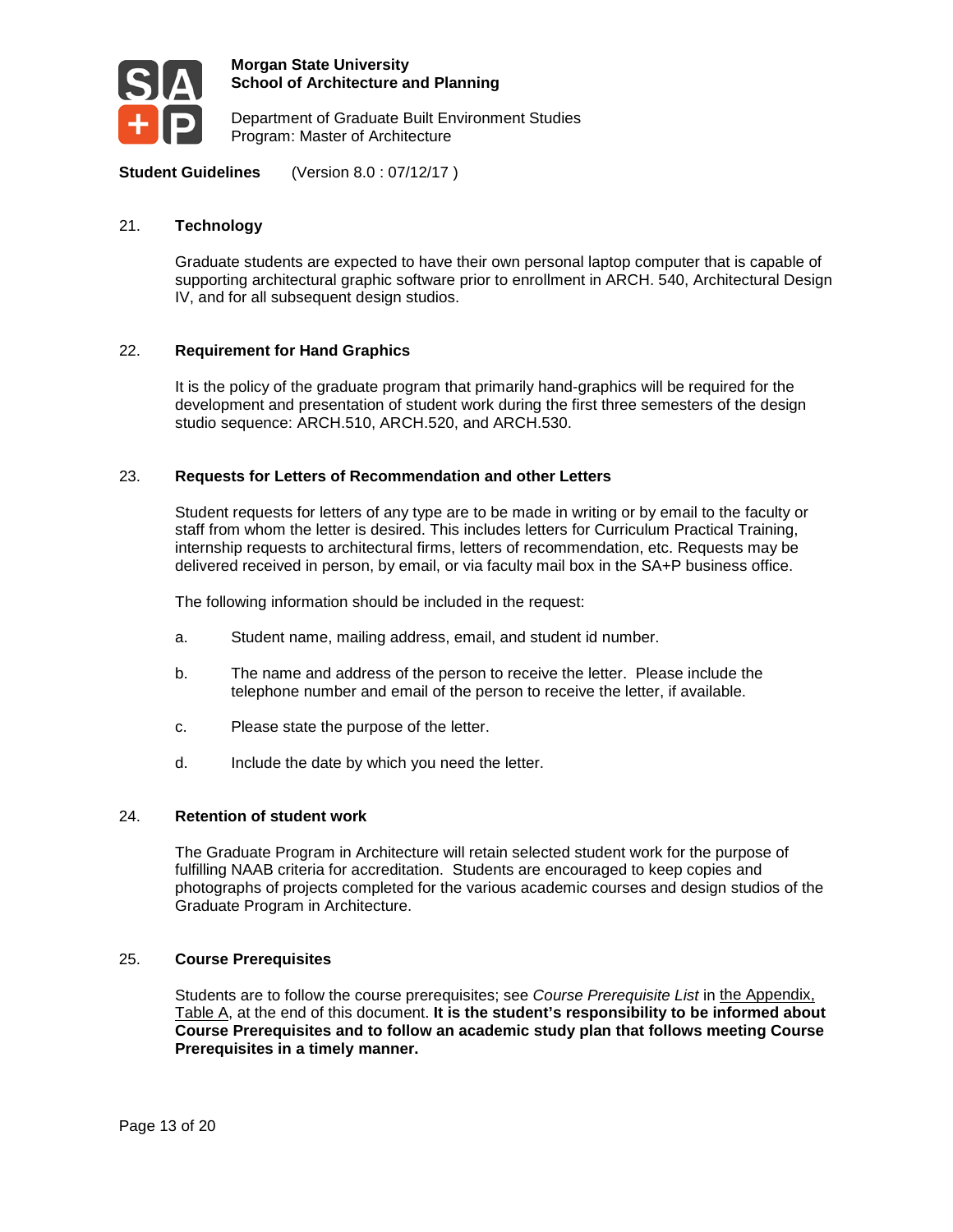

Department of Graduate Built Environment Studies Program: Master of Architecture

**Student Guidelines** (Version 8.0 : 07/12/17 )

#### 25. **Course Prerequisites** *(cont'd)*

Special Requirements concerning Elective Coursework:

Students are to either complete their elective course work PRIOR to these studios, or to have an approved academic plan in place to show that the student will COMPLETE his or her required electives courses at the same time as he or she is finishing the final two semesters of graduate design studio.

#### ARCH.550 Architectural Design V:

Before registering for ARCH.550, graduate students in architecture must have already completed **two of the required graduate elective courses**, or else have in place an approved academic plan that will allow the student to complete two required graduate elective courses during the same semester as ARCH.550.

In addition to this prerequisite or co-requisite requirement for **two** elective courses, students are to have completed ARCH.523, ARCH.540, ARCH.541 and URBD.511.

#### ARCH.771 Architectural Thesis Seminar:

Before registering for ARCH.771, graduate students in architecture must have already completed **two of the required graduate elective courses**, or else have in place an approved academic plan that will allow the student to complete **two** required graduate elective courses during the same semester as ARCH.771.

In addition to this prerequisite or co-requisite requirement for **two** elective courses, students are to have completed ARCH.523, ARCH.532, ARCH.540, ARCH.541, URBD.511.

Before registering for ARCH.772, graduate students in architecture must have already completed **ALL** of the required graduate elective courses, or else have in place an approved academic plan that will allow the student to complete **ALL** required graduate elective courses during the same semester as ARCH.771. In addition, prerequisite courses are ARCH.550 and ARCH.771.

#### 26. **Program Practices concerning Class Section Enrollment & Placement**

Since Morgan SA+P's Master of Architecture is relatively small, with small class sizes and a limited number of full-time faculty, it is critical to balance enrollment when classes have multiple sections. Doing so also serves pedagogical purposes, since it is helpful for each student to work with as many different instructors as possible over the course of her or his education. This is especially true in Studio courses, but it is true also of any other course with multiple sections.

Accordingly, faculty may -- at the first session of a class -- re-assign students to different sections in order to balance enrollment, assure diversity within any single section, and to mitigate repeated contact between students and any one instructor. Reassignment decisions may appear at first arbitrary but are made by consensus among faculty and Program Director with recourse to students' academic records. **Each student is expected to cooperate with requests to drop/add according to their reassignments.**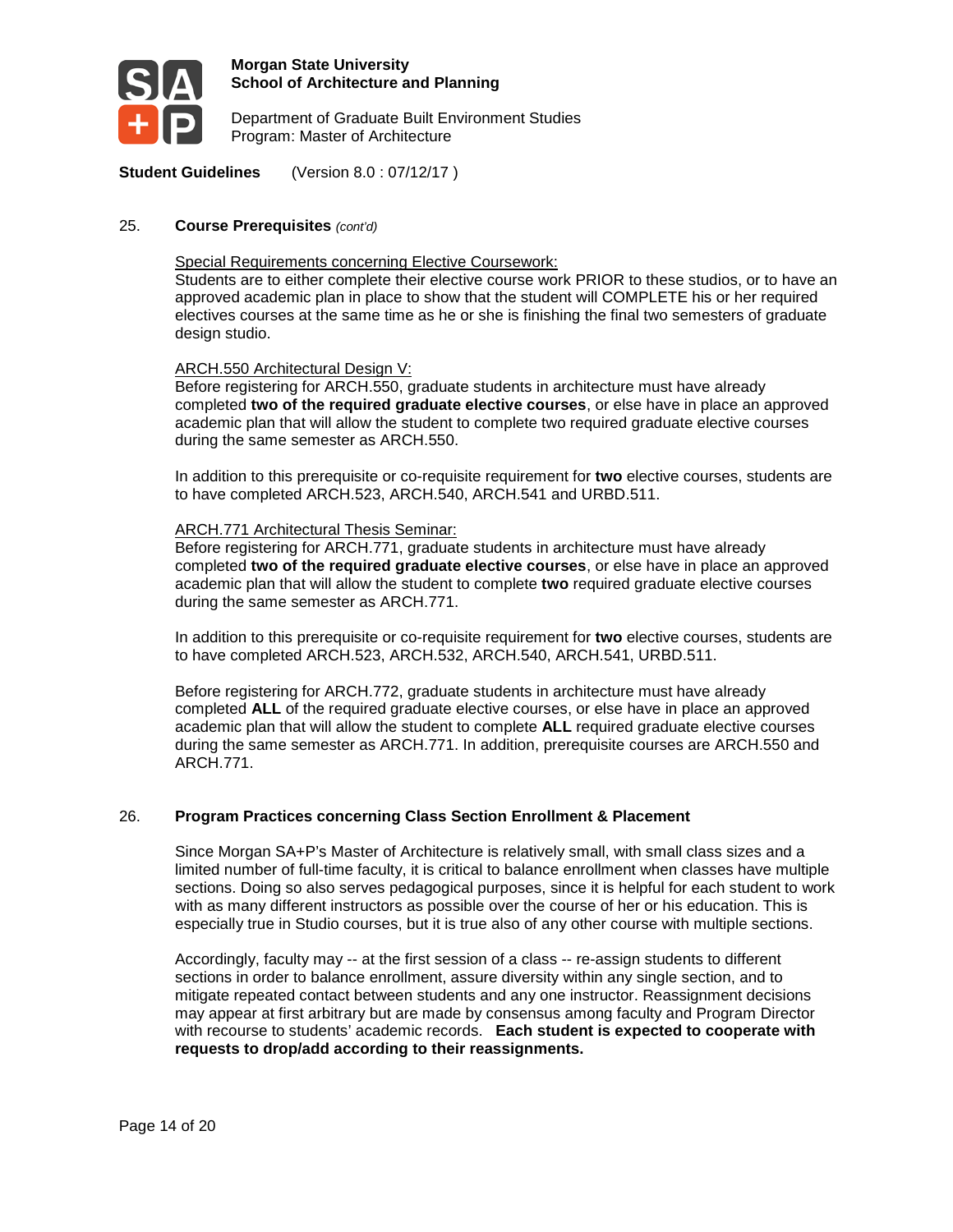

Department of Graduate Built Environment Studies Program: Master of Architecture

**Student Guidelines** (Version 8.0 : 07/12/17 )

# **Appendix A, Table A: Course Prerequisites**

# **MASTER OF ARCHITECTURE CURRICULUM**

90 Credits

| <b>FIRST YEAR FALL</b>    |                                                                                                               | <b>CREDITS</b> |
|---------------------------|---------------------------------------------------------------------------------------------------------------|----------------|
| ARCH.501                  | Transitions in Architecture: Theory and Research                                                              | 3              |
| <b>ENST.510</b>           | <b>Environmental Design</b><br>Co-requisite: ARCH.501 Transitions in Architecture                             | 6              |
| <b>ENST.512</b>           | Graphics Workshop                                                                                             | 3              |
| ARCH.525                  | Technology I (Statics and Strength of Materials)                                                              | $\overline{3}$ |
|                           |                                                                                                               | 15             |
| <b>FIRST YEAR SPRING</b>  |                                                                                                               |                |
| ARCH.520                  | Architectural Design Studio II<br>Prerequisite: ARCH.510                                                      | 6              |
| ARCH.511                  | <b>Built Environment History I</b>                                                                            | 3              |
|                           | Prerequisite: ARCH.501                                                                                        |                |
| ARCH.526                  | Architectural Technology II (Building Systems-Structures)<br>Prerequisite: ARCH.525                           | 3              |
| ARCH.533                  | Architectural Technology V (Building Materials)                                                               | 3              |
|                           |                                                                                                               | 15             |
| <b>SECOND YEAR FALL</b>   |                                                                                                               |                |
| ARCH.530                  | Architectural Design Studio III                                                                               | 6              |
|                           | Prerequisite: ARCH.520 + ARCH.501                                                                             |                |
| ARCH.521                  | <b>Built Environment History II</b>                                                                           | 3              |
| ARCH.527                  | Prerequisite: ARCH.501<br>Architectural Technology IV (Building Systems-Structures)<br>Prerequisite: ARCH.526 | 3              |
| <b>URBD.511</b>           | Urban Design                                                                                                  | 3              |
|                           | Co-requisite: ARCH.530                                                                                        |                |
|                           |                                                                                                               | 15             |
| <b>SECOND YEAR SPRING</b> |                                                                                                               |                |
| <b>ARCH.540</b>           | Architectural Design Studio IV<br>Prerequisite: ARCH.530                                                      | 6              |
| ARCH.XXX                  | Advanced History and Theory Elective (Approved Elective 1)                                                    | 3              |
|                           | Prerequisite: ARCH.501                                                                                        |                |
| ARCH.541                  | Architectural Technology VI (The Integrated, Intelligent Detail)<br>Prerequisite: ARCH.530                    | 3              |
| <u>ARCH.523</u>           | Architectural Technology III (Environmental Controls)                                                         | 3              |
|                           |                                                                                                               | 15             |
| THIRD YEAR FALL           |                                                                                                               |                |
| ARCH.550                  | Architectural Design Studio V                                                                                 | 6              |
|                           | Prerequisites: ARCH.523, ARCH.540, ARCH.541, URBD.511                                                         |                |
| <b>ARCH.771</b>           | <b>Architectural Thesis Seminar</b><br>Prerequisites: ARCH.523, ARCH.527, ARCH.540, ARCH.541, URBD.511        | 3              |
|                           | <b>Approved Elective 2</b>                                                                                    | 3              |
|                           | Approved Elective 3                                                                                           | 3              |
| THIRD YEAR SPRING         |                                                                                                               | 15             |
| ARCH.772                  | Architectural Design Studio VI                                                                                | 6              |
|                           | Prerequisites ARCH.550, ARCH.771                                                                              |                |
| ARCH.561                  | Architectural Practice, Law and Management                                                                    | 3              |
|                           | Approved Elective 4                                                                                           | 3              |
|                           | Approved Elective 5                                                                                           | 3              |
|                           |                                                                                                               | 15             |

 **90 Credits Total**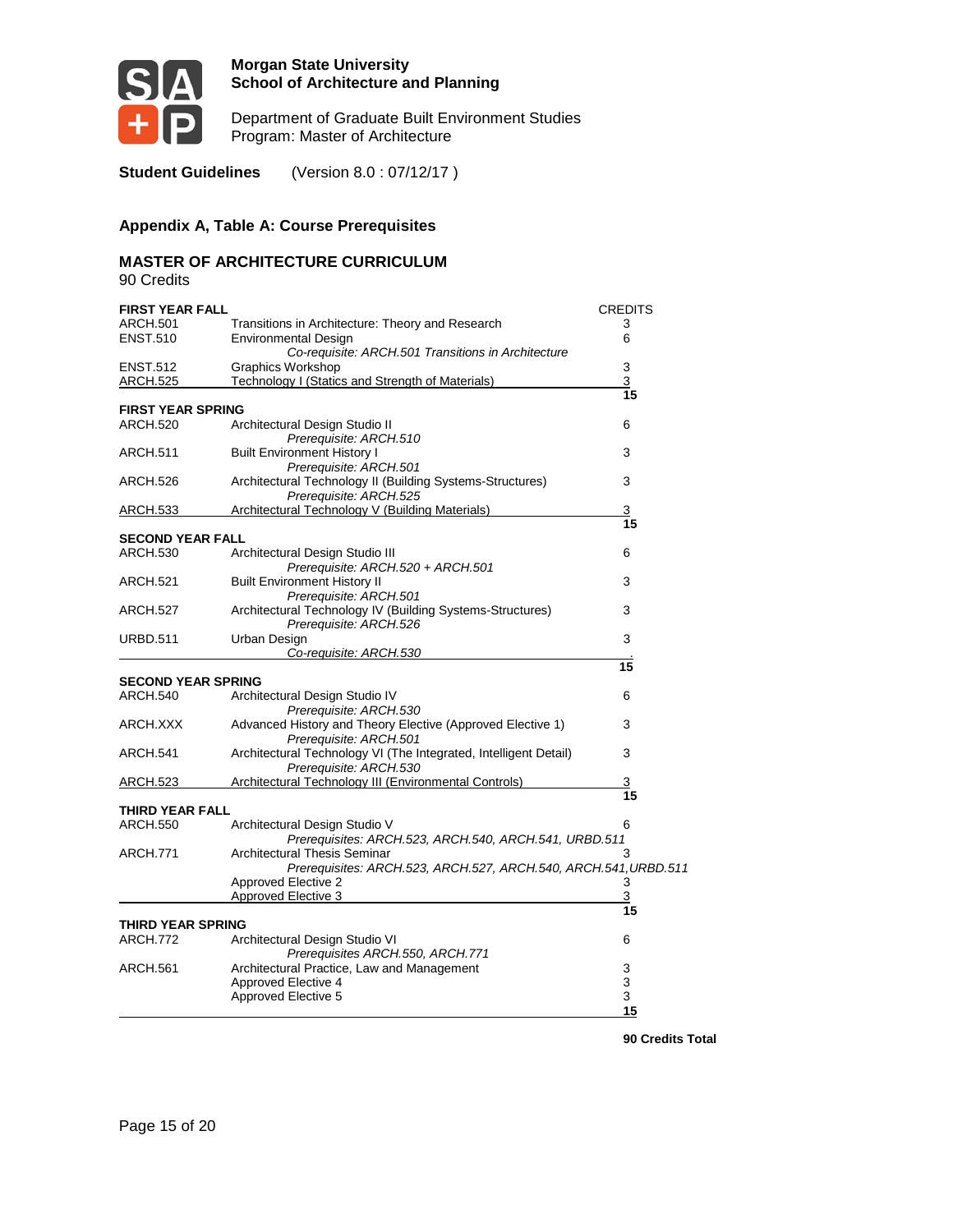

Department of Graduate Built Environment Studies Program: Master of Architecture

**Student Guidelines** (Version 8.0 : 07/12/17 )

#### **Appendix A, Table B: Course Prerequisites**

# **MASTER OF ARCHITECTURE CURRICULUM**

60 Credits

| <b>FIRST YEAR FALL</b>    |                                                                                            |             |
|---------------------------|--------------------------------------------------------------------------------------------|-------------|
| ARCH.501                  | Transitions in Architecture: Theory and Research                                           | 3           |
| <b>ARCH.530</b>           | Architectural Design Studio III                                                            | 6           |
|                           | Prerequisite: ARCH.520 + ARCH.501                                                          |             |
| <b>ARCH.527</b>           | Architectural Technology IV (Building Systems-Structures)                                  | 3           |
|                           | Prerequisite: ARCH.526                                                                     |             |
| <b>URBD.511</b>           | Urban Design<br>Co-requisite: ARCH.530                                                     | 3           |
|                           |                                                                                            | 15          |
| <b>FIRST YEAR SPRING</b>  |                                                                                            |             |
| <b>ARCH.540</b>           | Architectural Design Studio IV                                                             | 6           |
|                           | Prerequisite: ARCH.530                                                                     |             |
| ARCH.XXX                  | Advanced History and Theory Elective (Approved Elective 1)<br>Prerequisite: ARCH.501       | 3           |
| <b>ARCH.541</b>           | Architectural Technology VI (The Integrated, Intelligent Detail)<br>Prerequisite: ARCH.530 | 3           |
| ARCH.523                  | Architectural Technology III (Environmental Controls)                                      | <u>3</u>    |
|                           |                                                                                            | 15          |
| <b>SECOND YEAR FALL</b>   |                                                                                            |             |
| <b>ARCH.550</b>           | Architectural Design Studio V                                                              | 6           |
|                           | Prerequisites: ARCH.523, ARCH.540, ARCH.541, URBD.511                                      |             |
| <b>ARCH.771</b>           | <b>Architectural Thesis Seminar</b>                                                        | 3           |
|                           | Prerequisites: ARCH.523, ARCH.527, ARCH.540, ARCH.541, URBD.511                            |             |
|                           | Approved Elective 2                                                                        | 3           |
|                           | <b>Approved Elective 3</b>                                                                 | <u>3</u>    |
|                           |                                                                                            | 15          |
| <b>SECOND YEAR SPRING</b> |                                                                                            |             |
| <b>ARCH.772</b>           | Architectural Design Studio VI<br>Prerequisites ARCH.550, ARCH.771                         | 6           |
| <b>ARCH.561</b>           | Architectural Practice, Law and Management                                                 | 3           |
|                           | Approved Elective 4                                                                        | $\mathsf 3$ |
|                           | Approved Elective 5                                                                        | 3           |
|                           |                                                                                            | 15          |

 **60 Credits Total**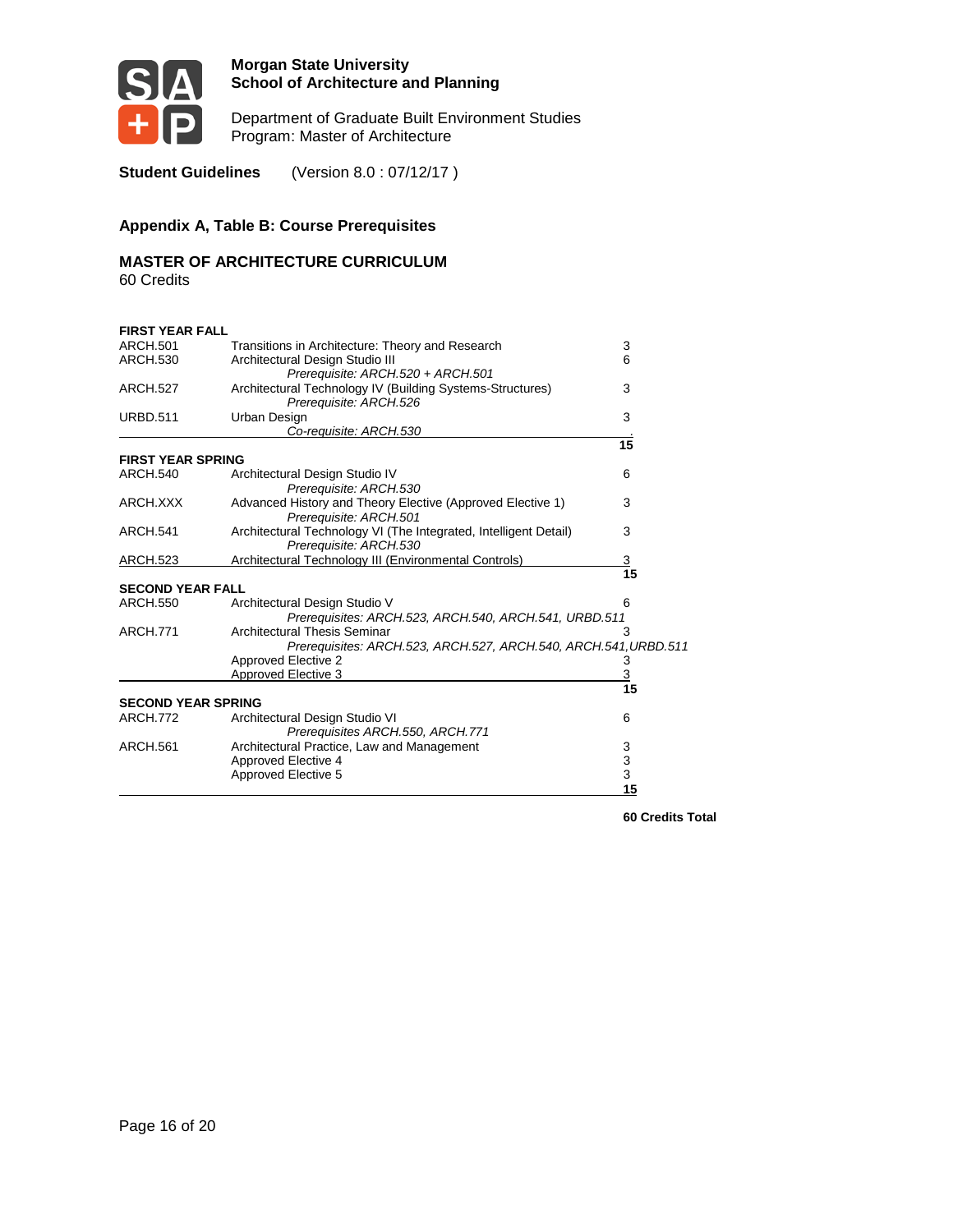

Department of Graduate Built Environment Studies Program: Master of Architecture

**Student Guidelines** (Version 8.0 : 07/12/17 )

#### **Appendix B**

#### **MASTER OF ARCHITECTURE CURRICULUM**  3+2 Program

#### **FIRST YEAR (FIRST SEMESTER) FIRST YEAR (SECOND SEMESTER)**

| <b>ORAP 107</b> | <b>ORIEN. FOR ARCH &amp; CM</b>                      |     | <b>ARCH 104</b> | <b>COMMUNICATION SKILLS II</b>                      | 3                       |
|-----------------|------------------------------------------------------|-----|-----------------|-----------------------------------------------------|-------------------------|
|                 | <b>MAJORS</b>                                        |     |                 |                                                     |                         |
| <b>ARCH 101</b> | CONC & THEO OF BUILT ENV I                           |     | ARCH 205        | HIST OF THE BUILT ENV I                             | 3                       |
| <b>ARCH 103</b> | <b>COMMUNICATION SKILLS I</b>                        |     | <b>ARCH 207</b> | <b>SITE DESIGN</b>                                  | 3                       |
| ENGL 101(EC)    | <b>ENGLISH COMPOSITION I</b>                         |     | ENGL 102 (EC)   | <b>ENGLISH COMPOSITION II</b>                       | 3                       |
| $\bf XXXX(SB)$  | <b>SB GENERAL EDUCATION REQ.</b>                     |     | 3 MTH 113(MQ)   | MATHEMATICAL ANALYSIS I                             | $\overline{\mathbf{4}}$ |
| $\bf XXXX$ (HH) | <b>HH GENERAL EDUCATION REQ.</b>                     |     |                 |                                                     |                         |
|                 | $[+10 \rightarrow 10 \text{ NAAB}$ Gen Ed Cumulative | -16 |                 | $[+7 \rightarrow 17 \text{ NAAB}$ Gen Ed Cumulative | 16                      |
|                 |                                                      |     |                 |                                                     |                         |

#### **SECOND YEAR (FIRST SEMESTER) SECOND YEAR (SECOND SEMESTER)**

| <b>ARCH 201</b> | <b>DESIGN I</b>                                | 6 ARCH 202        | <b>DESIGN II</b>                            | 6  |
|-----------------|------------------------------------------------|-------------------|---------------------------------------------|----|
| <b>ARCH 206</b> | HIST OF THE BUILT ENV II                       | $3$ ARCH 204 (IM) | <b>COMMUNICATION SKILLS III</b>             | 3  |
| <b>ARCH 208</b> | BLDG MATERIALS I                               | 3 ARCH 209        | <b>BLDG MATERIALS II</b>                    | 3  |
| $\bf XXXX(SB)$  | <b>SB GENERAL EDUCATION REO.</b>               | 3 PHYS 101 (BP)   | <b>INTRO TO PHYSICS I</b>                   |    |
| <b>PHEC XXX</b> | PHYS. ED. ACTIVITY ELECTIVE                    |                   |                                             |    |
|                 | $[+3 \rightarrow NAAB 20$ Gen Ed Cumulative 15 |                   | $[+4 \rightarrow NAAB 24$ Gen Ed Cumulative | 16 |

#### **THIRD YEAR (FIRST SEMESTER) THIRD YEAR (SECOND SEMESTER)**

| <b>ARCH 301</b>      | <b>DESIGN III-HOUSING</b>                            | 6   | <b>ARCH 302</b> | <b>DESIGN IV- URBAN DESIGN</b>                | 6  |
|----------------------|------------------------------------------------------|-----|-----------------|-----------------------------------------------|----|
| ARCH XXX             | HISTORY/THEORY ELECTIVE                              |     | <b>ARCH XXX</b> | <b>HISTORY/THEORY ELECTIVE</b>                | 3  |
| <b>ARCH 311</b>      | <b>Statics and Strength of Materials</b>             |     | <b>ARCH 312</b> | <b>Building Structural Systems</b>            |    |
| <b>PHYS 105 (BP)</b> | <b>ENERGY, TRANS, OR POLLUTION</b>                   | 3   | XXXX (AH)       | AH GENERAL EDUCATION REO.                     | 3  |
|                      |                                                      |     |                 |                                               |    |
|                      | $[+3 \rightarrow NAAB 27$ Gen Ed Cumulative          | -15 |                 | $[+3 \rightarrow NAAB \ 30$ Gen Ed Cumulative | 15 |
|                      |                                                      |     |                 |                                               |    |
| <b>SUMMER</b>        |                                                      |     |                 |                                               |    |
|                      |                                                      |     |                 |                                               |    |
| <b>HIST 350 (CI)</b> | <b>INTRO TO AFRICAN DIASPORA</b>                     |     |                 |                                               |    |
| <b>PHIL 109 (CT)</b> | <b>INTRO TO LOGIC</b>                                |     |                 |                                               |    |
|                      | $[+6 \rightarrow \text{NAAB}$ Gen Ed Cumulative: 36] | 6   |                 |                                               |    |
|                      | *** Morgan BS Credits: 100                           |     |                 |                                               |    |

*Continued on the Next Page*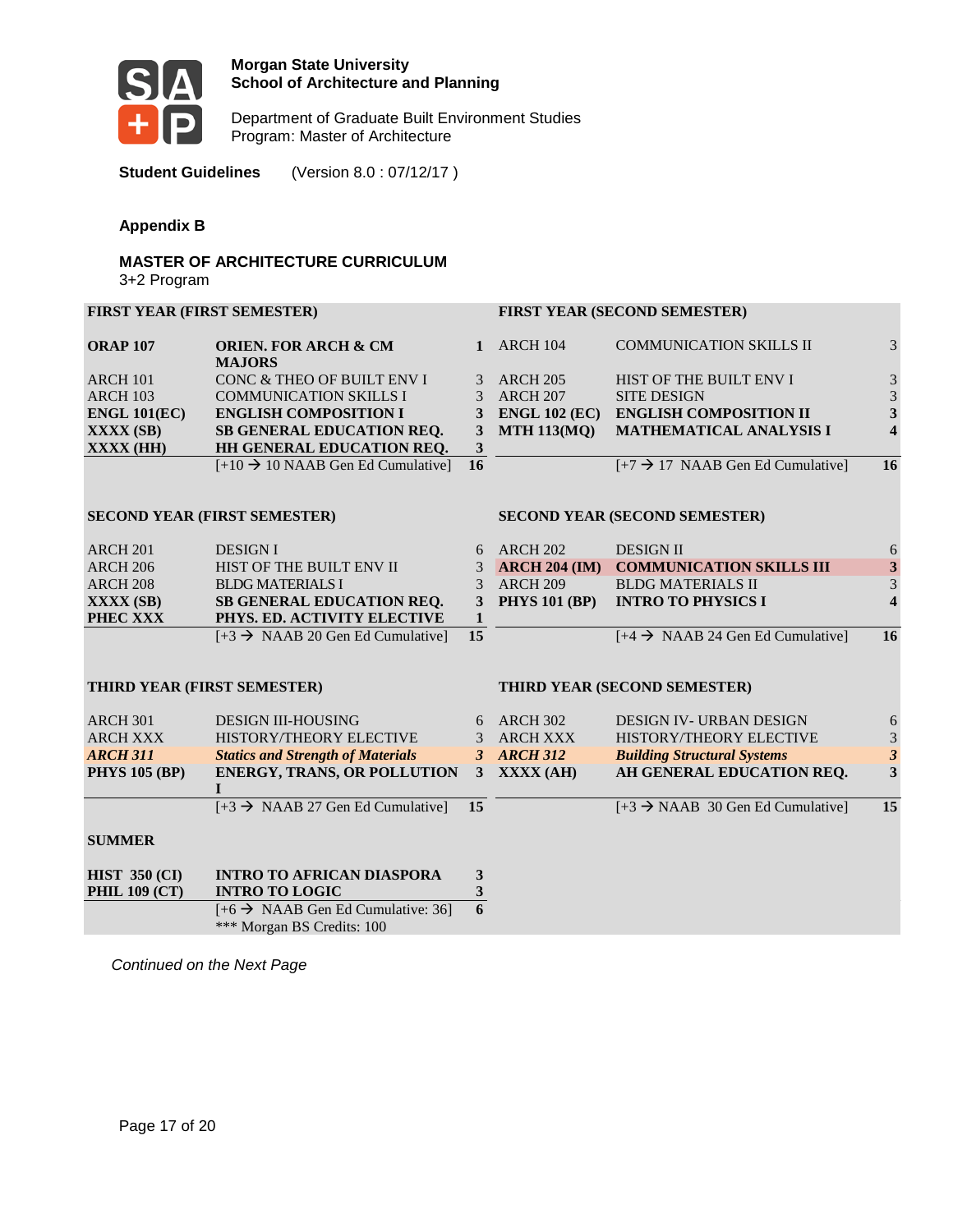

Department of Graduate Built Environment Studies Program: Master of Architecture

**Student Guidelines** (Version 8.0 : 07/12/17 ) **Appendix B** *Continued from the Previous Page* **MASTER OF ARCHITECTURE CURRICULUM**  3+2 Program

### **FOURTH YEAR (FIRST SEMESTER) SENIOR YEAR (SECOND SEMESTER)**

| SUMMER $1 & 2$  |                                  |               |                 |                                               |    |
|-----------------|----------------------------------|---------------|-----------------|-----------------------------------------------|----|
|                 |                                  |               |                 | <b>Morgan BS Credits:</b><br>121              |    |
|                 |                                  |               |                 | Morgan Gen Ed Cumulative: 40                  |    |
|                 |                                  | 15            |                 | $[+3 \rightarrow NAAB$ Gen Ed Cumulative: 39] | 15 |
| <b>ARCH 532</b> | <b>ARCH TECH IV (STRUCTURES)</b> | 3             | <b>ARCH 541</b> | <b>ARCH TECH VI (INT. DETAIL)</b>             | 3  |
| <b>URBD 511</b> | <b>URBAN DESIGN</b>              |               | XXXX (AH)       | AH GENERAL EDUCATION REO.                     | 3  |
| <b>ARCH 530</b> | ARCHITECTURAL DESIGN III         | 6             | <b>ARCH 523</b> | ENVIRONMENTAL CONTROLS                        | 3  |
| <b>ARCH 501</b> | TRANSITIONS IN ARCHITECTURE      | $\mathcal{R}$ | <b>ARCH 540</b> | ARCHITECTURAL DESIGN IV                       | 6  |
|                 |                                  |               |                 |                                               |    |

#### **SUMMER I** & **2**

| <b>XXXX</b> | <b>OPTIONAL STUDIES</b> |  |
|-------------|-------------------------|--|
| XXXX        | <b>OPTIONAL STUDIES</b> |  |
|             |                         |  |

#### **FIFTH YEAR (FIRST SEMESTER)**

|                 |                                    | 15            |
|-----------------|------------------------------------|---------------|
| <b>XXXX</b>     | <b>OPTIONAL STUDIES</b>            | 3             |
| <b>XXXX</b>     | <b>GRADUATE General (Non-Arch)</b> | 3             |
| <b>ARCH 771</b> | <b>TERMINAL DESIGN PROJECT SEM</b> | $\mathcal{R}$ |
|                 | <b>STUDIOV</b>                     |               |
| <b>ARCH 550</b> | <b>ARCHITECTURAL DESIGN</b>        |               |

#### **FIFTH YEAR (WINTERMESTER, or SUMMER before 5th year)**

|             | $\mathbf{r}$ and $\mathbf{r}$ and $\mathbf{r}$ and $\mathbf{r}$ and $\mathbf{r}$ and $\mathbf{r}$ becomes $\mathbf{r}$ and $\mathbf{r}$ |                                                                               |
|-------------|-----------------------------------------------------------------------------------------------------------------------------------------|-------------------------------------------------------------------------------|
| <b>XXXX</b> | <b>OPTIONAL STUDIES</b>                                                                                                                 | <b>Example 2</b> $\leftarrow$ May be 3 credits, depending course availability |
|             |                                                                                                                                         |                                                                               |

#### **FIFTH YEAR (SECOND SEMESTER)**

|                 |                                       | 15 |
|-----------------|---------------------------------------|----|
| <b>XXXX</b>     | <b>OPTIONAL STUDIES</b>               | 3  |
| <b>XXXX</b>     | <b>GRADUATE General (Non-Arch)</b>    | 3  |
| <b>ARCH 561</b> | <b>ARCH. PRACTICE, LAW &amp; MNGT</b> | 3  |
|                 | <b>STUDIOV</b>                        |    |
| <b>ARCH 772</b> | <b>ARCHITECTURAL DESIGN</b>           |    |

|                                 |           | NAAB Professional Studies: 105 (incl. 2 credit summer class, <i>not</i> incl. 6 credits BSAED in-major electives) |
|---------------------------------|-----------|-------------------------------------------------------------------------------------------------------------------|
| <b>Optional Studies:</b>        |           | 18 (including 6 credits BSAED in-major electives)                                                                 |
| <b>Undergraduate Credits:</b>   | 121       |                                                                                                                   |
| <b>Morgan Graduate Credits:</b> | <b>17</b> |                                                                                                                   |

**Total Credits: 168**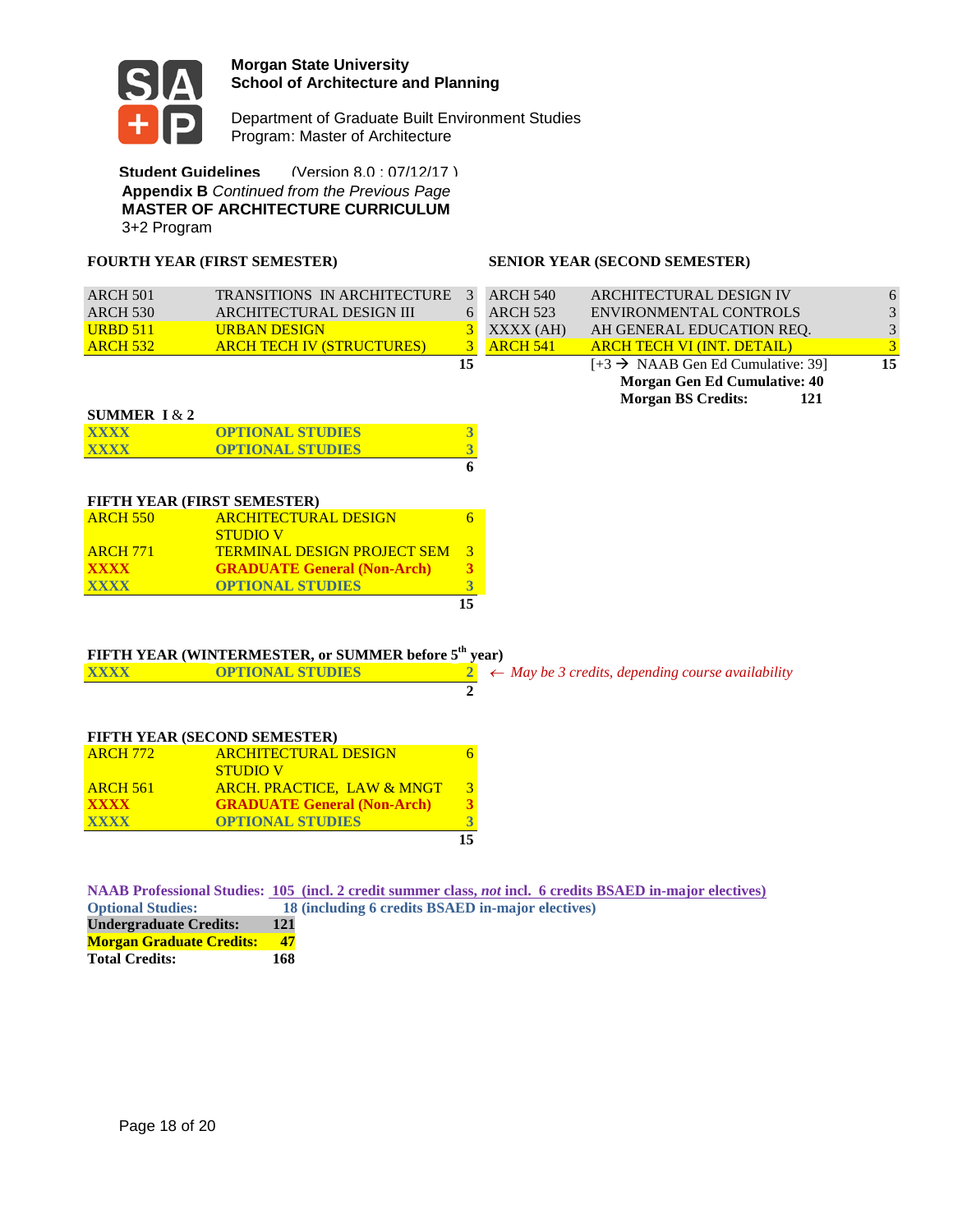

Department of Graduate Built Environment Studies Program: Master of Architecture

**Student Guidelines** (Version 8.0 : 07/12/17 )

# **Appendix C**, Record of Advising Form

| Student Name                      |                      |                      |              |                               |  |  |
|-----------------------------------|----------------------|----------------------|--------------|-------------------------------|--|--|
| <b>RECORD OF ADVISING FORM</b>    |                      |                      |              |                               |  |  |
| Master of Architecture Curriculum |                      |                      |              |                               |  |  |
| Date                              | Student<br>Signature | Advisor<br>Signature | <b>Notes</b> | Program Director<br>Signature |  |  |
|                                   |                      |                      |              |                               |  |  |
|                                   |                      |                      |              |                               |  |  |
|                                   |                      |                      |              |                               |  |  |
|                                   |                      |                      |              |                               |  |  |
|                                   |                      |                      |              |                               |  |  |
|                                   |                      |                      |              |                               |  |  |
|                                   |                      |                      |              |                               |  |  |
|                                   |                      |                      |              |                               |  |  |
|                                   |                      |                      |              |                               |  |  |
|                                   |                      |                      |              |                               |  |  |